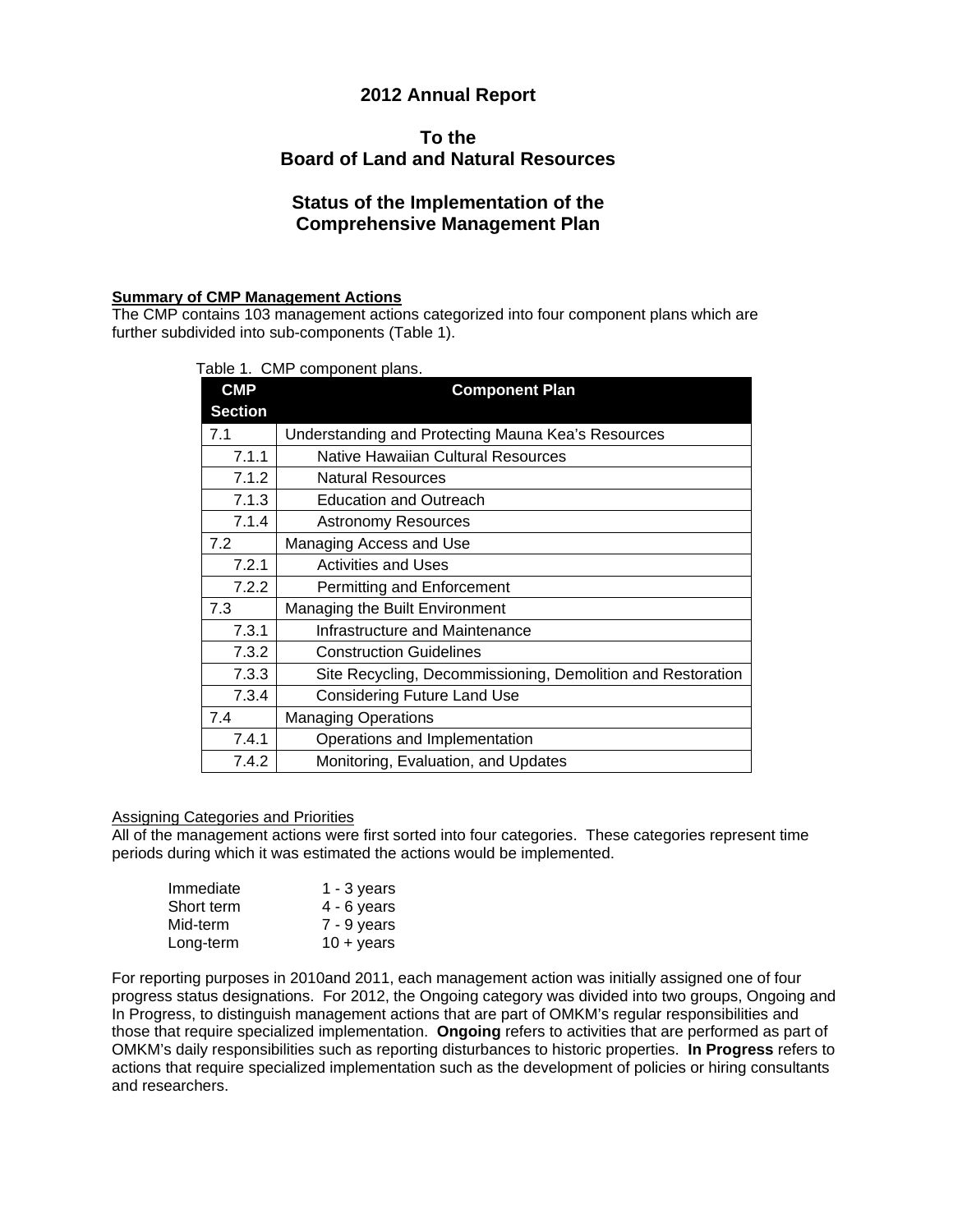| In Progress        | Management action that requires specialized implementation                    |
|--------------------|-------------------------------------------------------------------------------|
| Ongoing            | Management action is currently being implemented and/or initiated             |
| As Needed          | Management action is implemented on an as needed basis, such as during        |
|                    | a construction project,                                                       |
| Completed          | Management action is completed                                                |
| Short to Long Term | Management action still to be implemented during its scheduled time<br>period |

#### **Summary of Implementation Status**

Of the total 103 management actions, 27 actions are currently In Progress, that is they were initiated and are currently being implemented, and 26 are Ongoing. All of the Immediate actions are either In Progress or are Ongoing. Twenty-three are categorized as Short - Long term waiting to be implemented according to the implementation schedule described above.

The number of completed actions remains the same at four. The number of completed actions is not expected to increase significantly because many of actions that are, or will be implemented must continue on a long term basis as part of OMKM's management responsibilities. For example, while the development and adoption of guidelines for the culturally appropriate placement and removal of offerings may appear to be a finite step, overseeing compliance of the guidelines will continue until the guidelines are changed or terminated.

The 23 As Needed actions relate to construction and decommissioning activities and will be impleted when these activities occur.

Table 2 is a summary of the implementation status for 2012 including a comparison of the ongoing implementation for 2011 and 2012. Appendix A lists the implementation status for all the CMP management actions.

|                                                                      | <b>Implementation Schedule</b><br>(2012) |                                                         |                |                |                |           |
|----------------------------------------------------------------------|------------------------------------------|---------------------------------------------------------|----------------|----------------|----------------|-----------|
| <b>Component Plan</b>                                                | 2011<br>Ongoir                           | 2012<br>In Progress<br>Ongoing<br>Short to Long<br>Term |                |                | Completed      | As Needed |
| 7.1: Understanding and Protecting Mauna Kea's Resources              |                                          |                                                         |                |                |                |           |
| 7.1.1: Native Hawaiian Cultural Resources (14)                       | 7                                        | 9                                                       |                | $\overline{2}$ |                |           |
| 7.1.2: Natural Resources (18)                                        | 7                                        | 5                                                       | 3              | 7              |                | 3         |
| 7.1.3: Education and Outreach (8)                                    | 3                                        | 2                                                       | $\overline{c}$ | 4              |                |           |
| 7.1.4: Astronomy Resources (2)                                       | $\overline{c}$                           | 1                                                       | 1              |                |                |           |
| 7.2: Managing Access and Use                                         |                                          |                                                         |                |                |                |           |
| 7.2.1: Activities and Uses (12)                                      | 9                                        | 4                                                       |                |                |                |           |
| 7.2.2: Permitting and Enforcement (8)                                | 5                                        |                                                         | 6              |                | $\overline{2}$ |           |
| 7.3: Managing the Built Environment                                  |                                          |                                                         |                |                |                |           |
| 7.3.1: Infrastructure and Maintenance (14)                           | 3                                        | 5                                                       | 1              | 7              |                |           |
| 7.3.2: Construction Guidelines (9)                                   |                                          |                                                         |                |                |                | 9         |
| 7.3.3: Site Recycling, Decommissioning, Demolition & Restoration (3) |                                          |                                                         |                |                |                | 3         |
| 7.3.4: Considering Future Land Use (7)                               |                                          |                                                         | 1              | 1              |                | 5         |
| 7.4: Managing Operations                                             |                                          |                                                         |                |                |                |           |
| 7.4.1: Operations and Implementation (5)                             | 4                                        | 1                                                       | 3              | 1              |                |           |
| 7.4.2: Monitoring, Evaluation, and Updates (3)                       |                                          |                                                         |                |                |                |           |
| <b>Total</b>                                                         | 41                                       | 27                                                      | 26             | 23             |                | 23        |

Table 2. 2011 implementation status of the CMP management actions including a comparison between the 2011 and 2012 current (ongoing) implementation.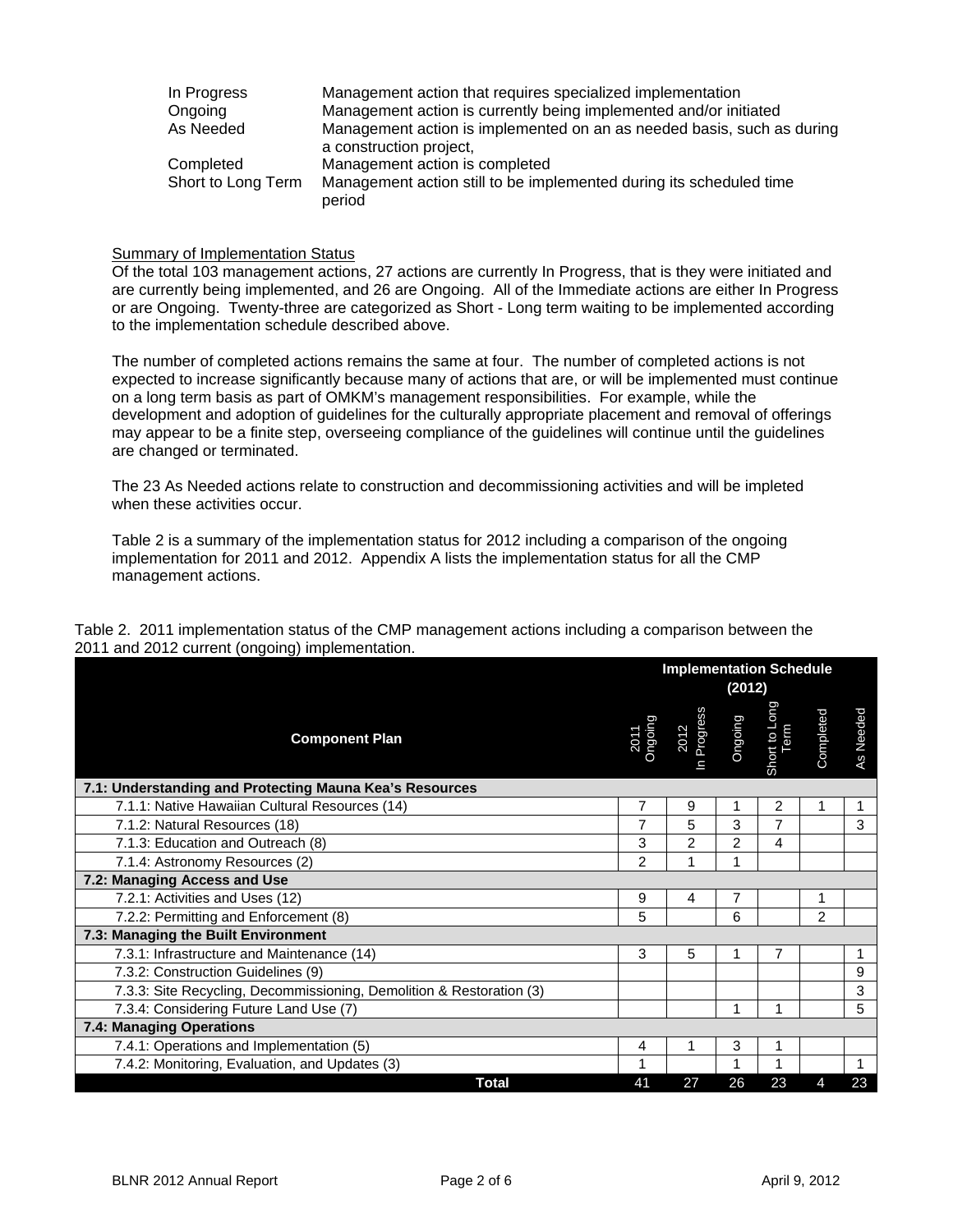#### **CMP Management Action Implementation Overview**

As reported in earlier reports OMKM identified five priority categories to be implemented in the immediate term (1 – 3 years). Efforts have been initiated in all of the categories and are described below.

#### **Priority Categories:**

- **Research**
- Monitoring
- **Resources Management Programs**
- **Education, Training and Outreach**
- **•** Printed Materials & Public Forums

**Research.** Research continues on establishing baseline data. Up until 2011, research focused on the distribution, life history and genetics of the wēkiu bug, and the presence of alien arthropods that pose a threat to the bug. After reviewing the research data and with the adoption of the BLNR approved CMP and sub plans, the U.S. Fish and Wildlife Service removed the wēkiu bug as a candidate for federal protection in the Fall of 2011. Even though the bug is no longer a candidate for federal protection research efforts on the wēkiu bug and alien arthropods continue.

Over the past year, a botanical survey of UH's lands was completed and studies of other native arthropods (three-year study) and climate change study (four-year study) were initiated. OMKM is working with the Mauna Kea Management Board's Environment Committee in reviewing potential hydrology studies of the summit region.

| Initiate surveys and studies on flora and<br>fauna, geology and hydrology,<br>climate/weather and air quality, and<br>erosion              | A 3-year survey on native and other<br>summit arthropods commenced in the Fall<br>2011.<br>A botanical survey of UH's lands was<br>$\bullet$<br>completed in the summer 2011.<br>A 4-year climate change study<br>commenced in the Spring 2012.                                                                                                                                                                                                                                                                                            |
|--------------------------------------------------------------------------------------------------------------------------------------------|--------------------------------------------------------------------------------------------------------------------------------------------------------------------------------------------------------------------------------------------------------------------------------------------------------------------------------------------------------------------------------------------------------------------------------------------------------------------------------------------------------------------------------------------|
| Initiate surveys of human activities and<br>needs such as commercial tour capacity<br>and fees, traffic, parking and public<br>facilities. | <b>OMKM and Mauna Kea Support Services</b><br>$\bullet$<br>are currently reviewing a parking plan for<br>the mid-level facility.<br>Rangers submit daily reports on human<br>$\bullet$<br>activities; data are inputted into a<br>database.<br>A vehicle counter is planned for installation<br>٠<br>that will keep a real time count of all<br>vehicles above Hale Pohaku, including<br>specific counts of observatory and<br>commercial vehicles on the mountain<br>Survey of visitors is being conducted at<br>$\bullet$<br>Hale Pohaku |
| Continue studies on the wēkiu bug and<br>alien arthropods                                                                                  | Research on the wekiu bug and alien<br>$\bullet$<br>arthropods continues.                                                                                                                                                                                                                                                                                                                                                                                                                                                                  |
| <b>Other Studies</b>                                                                                                                       | OMKM is funding an international Tropical<br>$\bullet$<br>Alpine Symposium to learn from experts in<br>the fields of arctic research and<br>management                                                                                                                                                                                                                                                                                                                                                                                     |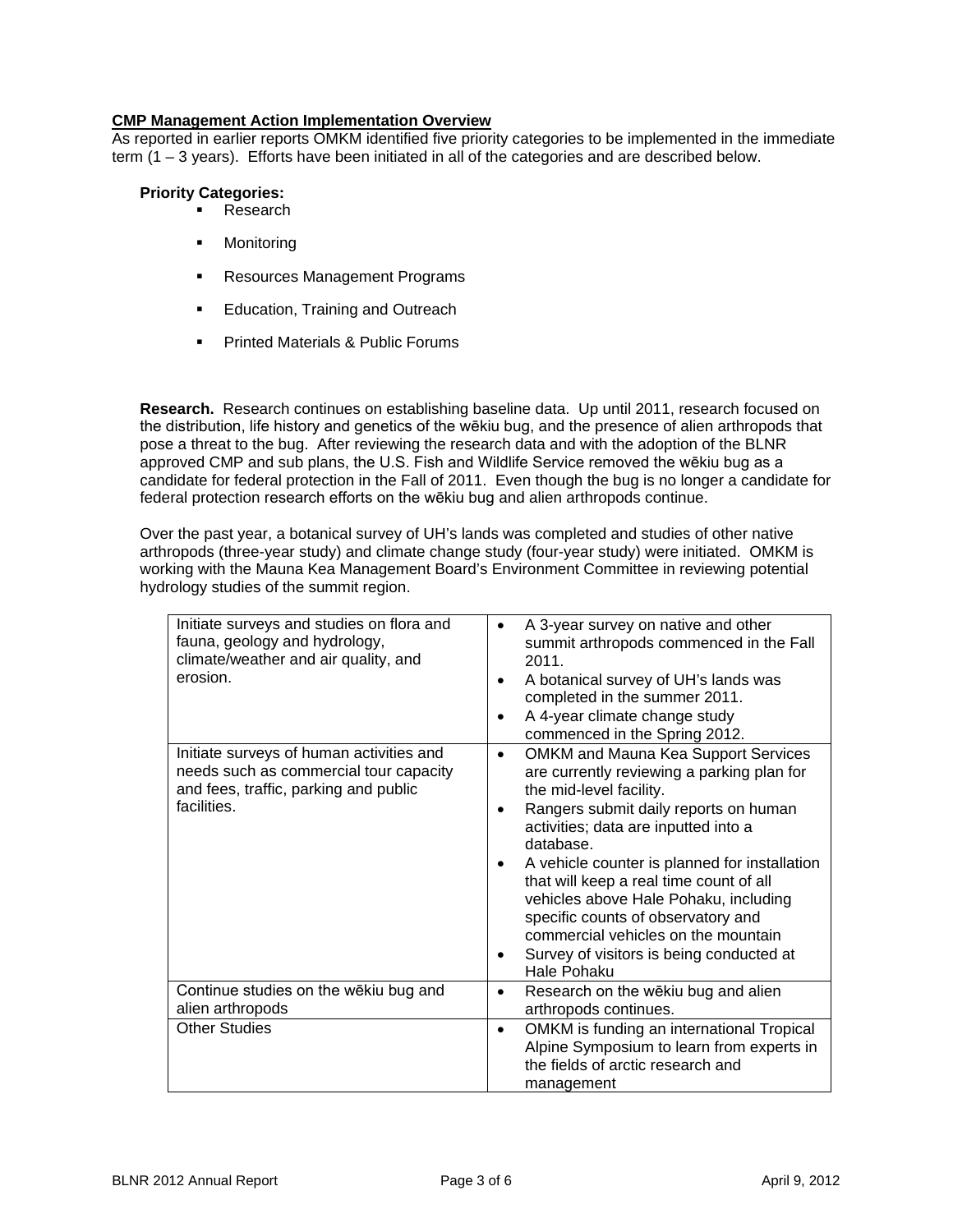**Monitoring.** Monitoring is an ongoing and long-term priority that is needed to assess the status of the resources over time. Archaeological and architectural inventory surveys of the Mauna Kea Science Reserve, the summit access road corridor, and the mid-level facilities were completed following five years of intensive efforts. A monitoring plan of the archaeological resources is currently being developed.

Annual surveys of the wēkiu bug, which began in 2002, and alien arthropods, in 2007, continue. A monitoring plan for botanical resources will be developed following a review of the botanical report.

| Initiate monitoring of the archaeological<br>resources.                                                                | A monitoring plan is currently being<br>developed.                                                                                                                                                                                                                        |
|------------------------------------------------------------------------------------------------------------------------|---------------------------------------------------------------------------------------------------------------------------------------------------------------------------------------------------------------------------------------------------------------------------|
| Continue surveys of the wekiu bug and<br>arthropods species.                                                           | Annual surveys of alien arthropods at the<br>$\bullet$<br>mid-level location and selected locations<br>on the summit.<br>Annual surveys of the wekiu bug.<br>$\bullet$<br>Initiated an ant monitoring program of<br>$\bullet$<br>facilities at Hale Pohaku and the summit |
| Initiate monitoring of new categories of<br>resources using data obtained during the<br>baseline data gathering stage. | Monitoring plans will be developed<br>$\bullet$<br>following baseline surveys, e.g., monitoring<br>of botanical resources.                                                                                                                                                |

**Resources Management Programs.** Concurrent with the gathering of baseline information is the need to develop and implement resource management programs. OMKM is working with Kahu Kū Mauna on several policy actions. Following the adoption of new conservation district rules, drafts of policies were developed relating to the construction of ahu and new structures which are currently being reviewed by Kahu Kū Mauna.

Data from surveys and the study of the life history of the wēkiu bug, and weather and climate studies provide the basis for developing management programs for the bug. Invasive flora and fauna are a concern because of their potential impact on the wēkiu bug and other native species and the "health" of Mauna Kea's unique ecosystem. OMKM is working with the Big Island Invasive Species Committee, which includes members from DLNR, on the development of an invasive species prevention, control and response program. *Senecio madagascarensis* (fireweed) removal is an ongoing activity. Rangers remove fireweed when they find it along the road and in the summit areas. A volunteer group effort has also been organized to remove fireweed at Hale Pohaku.

| Development of protocols and/or polices | A burial treatment plan is being developed.<br>٠ |
|-----------------------------------------|--------------------------------------------------|
| related to cultural practices.          | A draft of a policy for scattering cremated<br>٠ |
|                                         | remains is currently in development              |
|                                         | Drafts of policies relating to the               |
|                                         | construction of ahu and cultural features        |
|                                         | are being reviewed                               |
|                                         | A programmatic agreement is being<br>٠           |
|                                         | developed for approval by the Historic           |
|                                         | Preservation Division on routine                 |
|                                         | maintenance activities on the summit             |
| Invasive species control                | OMKM is working with the Big Island              |
|                                         | Invasive Species Committee on the                |
|                                         | development of an invasive species               |
|                                         | prevention, control and response plan.           |
|                                         | Scenicio madagascarensis (fireweed)<br>$\bullet$ |
|                                         | removal by volunteers and rangers at Hale        |
|                                         | Pohaku and in the upper elevations               |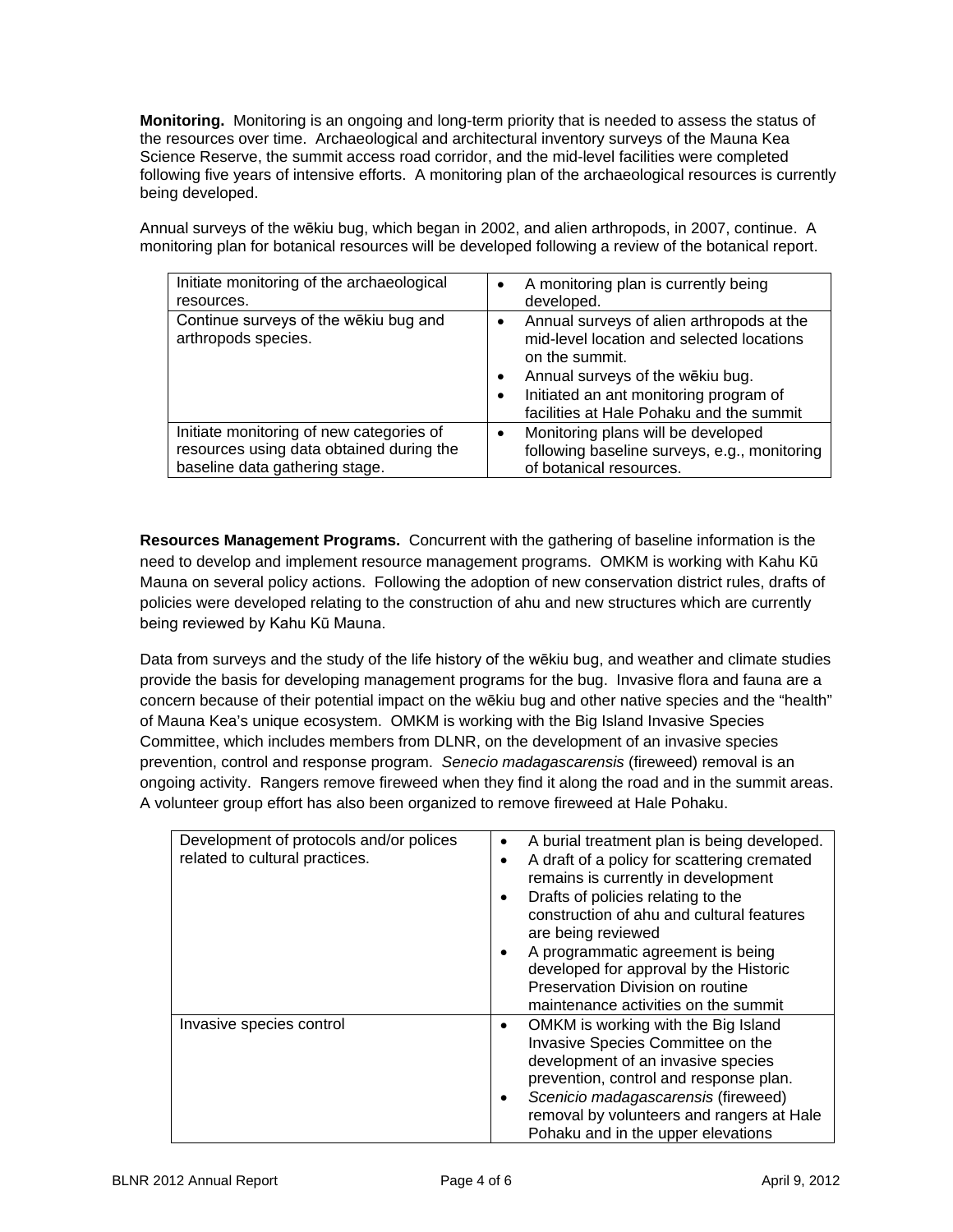| Development of a wekiu bug management<br>plan and habitat restoration plan. | $\bullet$ | Data from wēkiu bug, alien arthropod,<br>invertebrate studies, topography and wekiu<br>bug food distribution, and climate studies<br>will provide the basis for developing<br>management and habitat restoration plans<br>for the bug. |
|-----------------------------------------------------------------------------|-----------|----------------------------------------------------------------------------------------------------------------------------------------------------------------------------------------------------------------------------------------|
| Road maintenance                                                            | $\bullet$ | Working with Mauna Kea Observatories<br>Support Services on reviewing regular<br>road maintenance activities, including a<br>plan to salvage native plants                                                                             |
| <b>Public facilities</b>                                                    | $\bullet$ | Adding additional restroom facilities at<br>Hale Pohaku to address restroom shortage<br>at the Mid-level facilities                                                                                                                    |

**Education, Training and Outreach.** OMKM recognizes the need to formally educate and train management staff, stakeholders, construction workers and the general public about the resources and significance of Mauna Kea. One of the key tenets of the Public Access Plan is that "an informed public is best prepared to make good decisions and act responsibly." OMKM is developing a cultural and natural resources orientation program that is applicable to a diverse group of users and visitors. OMKM Rangers continue their daily recording of data, for example, vehicle counts and hikers. An outreach program will be developed based on the collection and compilation of data.

| Initiate programs to educate stakeholders,<br>management staff, and the general public. | OMKM is developing a cultural and natural<br>$\bullet$<br>resources orientation program that will be<br>used for construction workers, rangers,<br>Visitor Information Station and mid-level<br>employees, observatory personnel, and<br>commercial operators. |
|-----------------------------------------------------------------------------------------|----------------------------------------------------------------------------------------------------------------------------------------------------------------------------------------------------------------------------------------------------------------|
| Develop and maintain a GIS and database<br>program.                                     | A GIS-based data storage and reporting<br>$\bullet$<br>system is currently under development<br>Data, such as number of vehicles by<br>$\bullet$<br>vehicle type and hikers, are reported daily<br>by rangers and stored in a database.                        |
| Develop an outreach program.                                                            | The collection and compilation of data will<br>$\bullet$<br>provide information for use in an education<br>and outreach program.                                                                                                                               |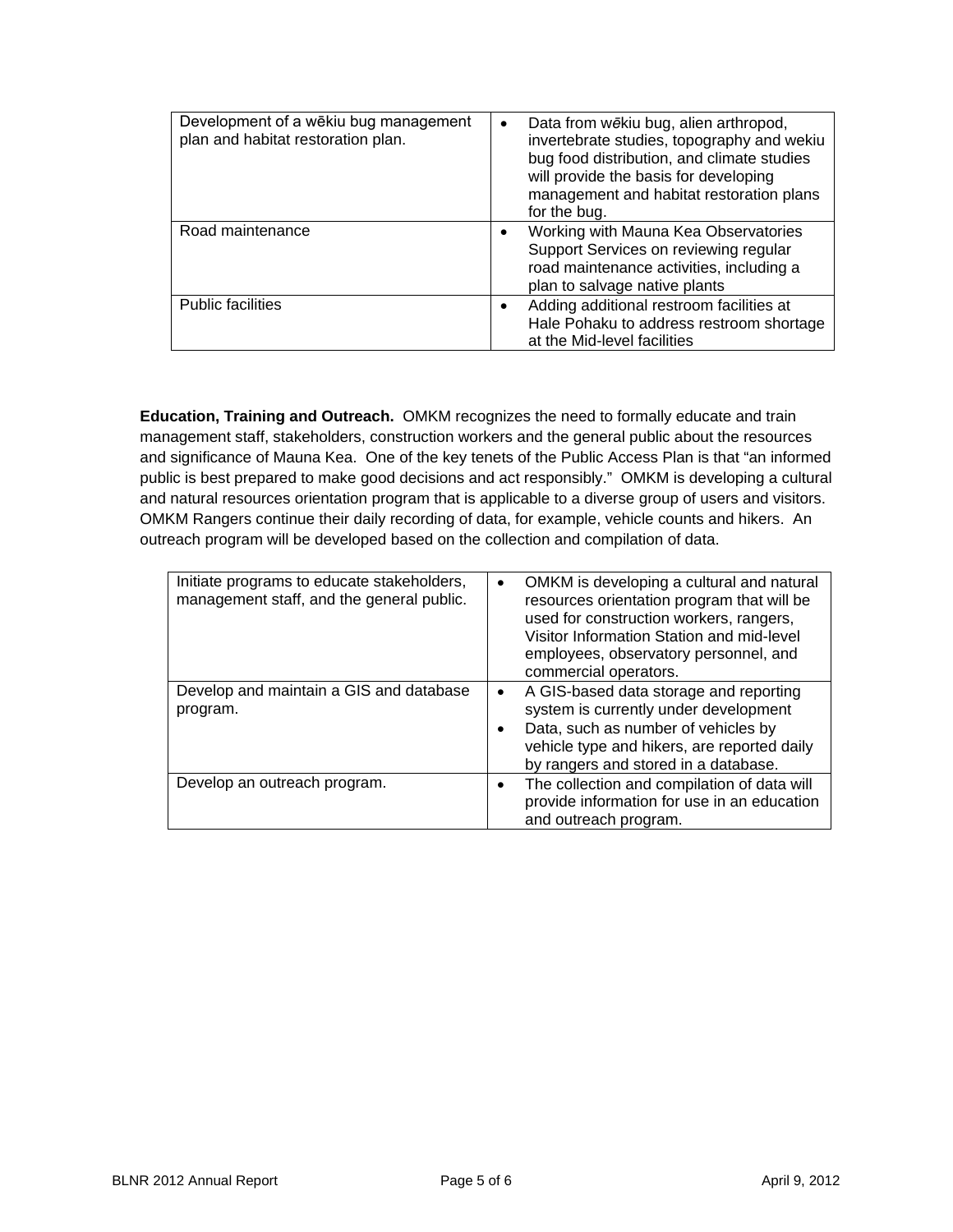**Printed Materials & Public Forums.** The education process and outreach efforts include the development of educational materials, such as brochures, signage and the dissemination of materials. OMKM has initiated the development of informational brochures for adults.

| Develop and print brochures.                                                   | A brochure is being developed that will                                                  |
|--------------------------------------------------------------------------------|------------------------------------------------------------------------------------------|
|                                                                                | contain information about the resources<br>and significance of Mauna Kea for             |
|                                                                                | public distribution at the Visitor                                                       |
|                                                                                | Information Station, 'Imiloa, and at<br>other targeted public venues.                    |
| Distribution of informational materials.                                       | Continue distribution of existing<br>$\bullet$                                           |
|                                                                                | brochures – cultural, visiting safely, and<br>Mauna Kea hazards. Update as               |
|                                                                                | needed                                                                                   |
| Participate in public events, community                                        | Continue to, and seek opportunities to<br>$\bullet$                                      |
| gatherings and other opportunities to inform<br>the community about Mauna Kea. | participate or speak at public forums,<br>including community meetings,                  |
|                                                                                | organization's membership meetings,                                                      |
|                                                                                | etc.                                                                                     |
| Signs                                                                          | With input from Rangers and Kahu Kū<br>$\bullet$<br>Mauna, signs are being considered to |
|                                                                                | address cultural land safety issues                                                      |

## **Daily Implementation of Ongoing Actions**

The Mauna Kea rangers monitor activities on UH's leased lands on a daily basis. They record pertinent data including the number of vehicles by type (4 vs. 2-wheel drive, observatory, commercial and motorcycles) and observations. Through their interactions with the public they help to educate people about Mauna Kea. Many of the management actions relating to public and commercial activities, and trash pick-up and removal are carried out by the Rangers as part of their daily responsibilities.

#### **Administrative Rules**

It was reported last year that an Administrative Rules Committee was convened to develop administrative rules for UH's managed lands. This committee includes OMKM's chief ranger, Manager for Mauna Kea Support Services, and representatives from the various divisions of DLNR. Administrative rules are being developed following policies and guidelines described in the BLNR approved Public Access Plan

Pursuant to Act 132, the development of rules requires coordination with the Office of Hawaiian Affairs (OHA) and DLNR. Coordination with DLNR of the draft rules, however, was suspended when one of the petitioners in the Thirty Meter Telescope (TMT) contested case proceedings (DLNR File No. HA-11-05) objected to any communications with DLNR regarding the draft rules. While UH does not agree that coordination with DLNR staff on the draft rules would constitute a violation of the ex parte communication rule, it was thought more prudent to avoid even the appearance of, or potential for such communications between the decision maker, BLNR, in the contested case and the project applicant, UH. Upon completion of the contested case, rule development with DLNR as an integral partner shall resume. The University has consulted with the OHA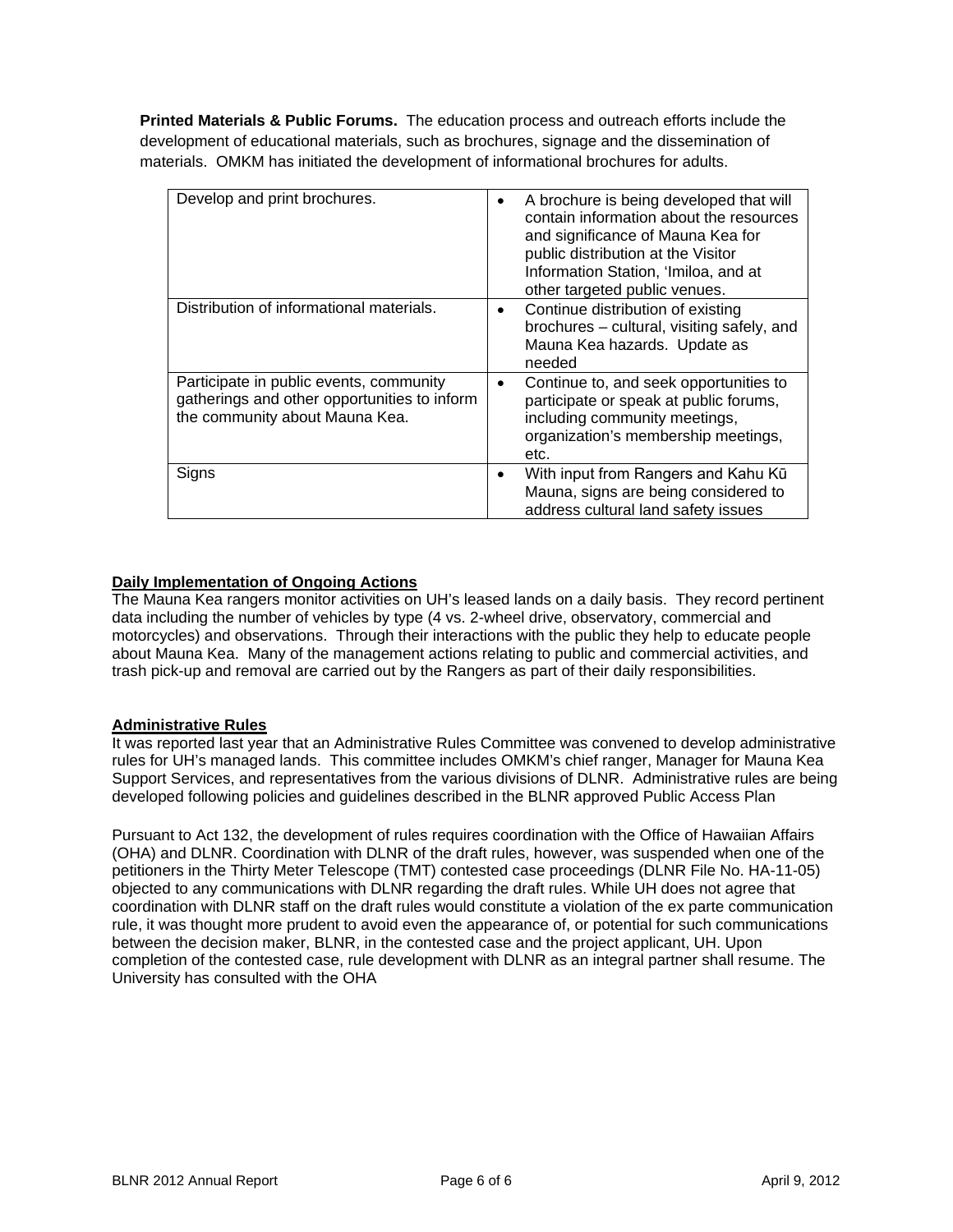# **Appendix A**

## **April 2012 Summary of In Progress, Ongoing, Completed and As Needed Mauna Kea CMP Management Actions and Relationship to the CMP Sub Plans**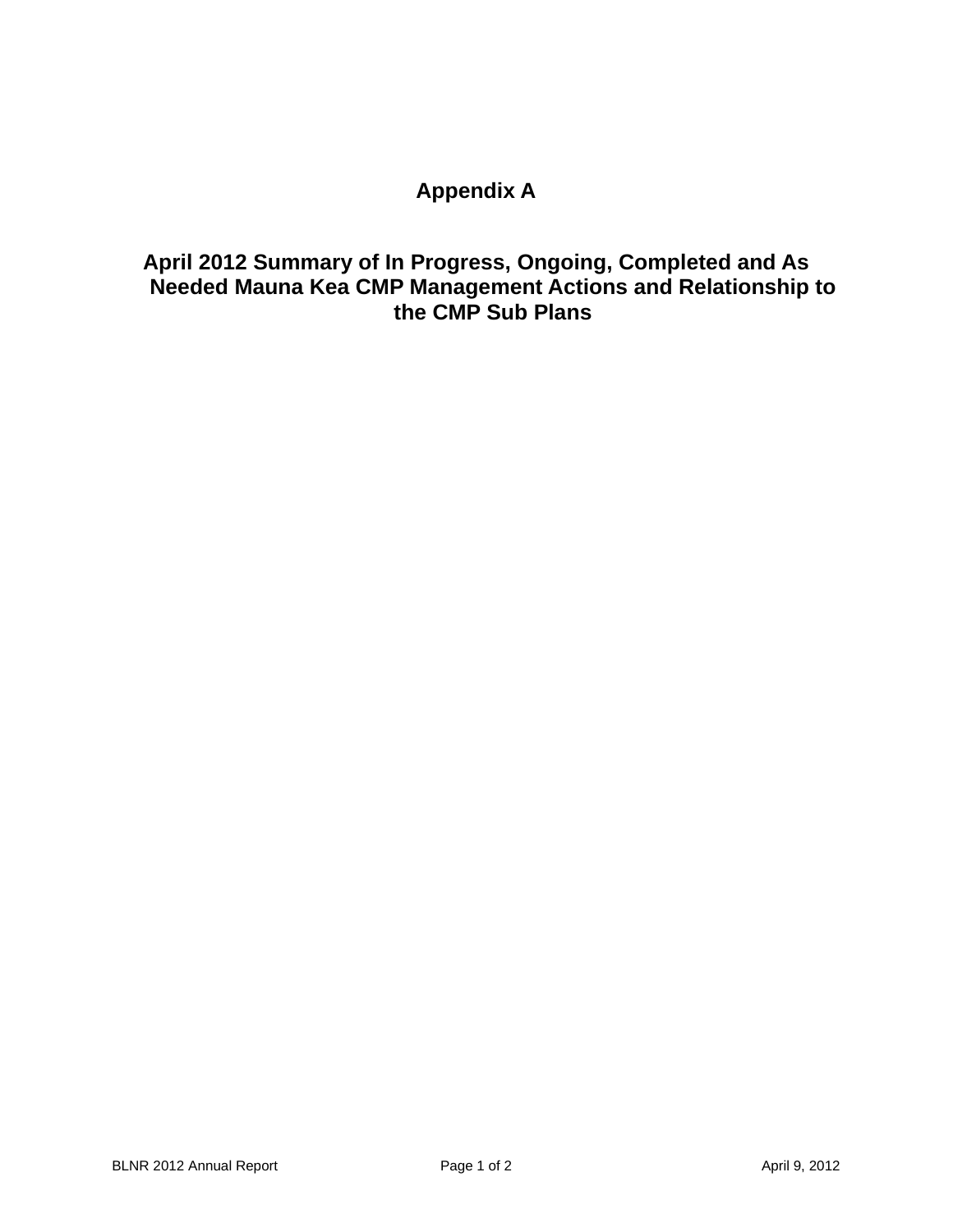This page intentionally left blank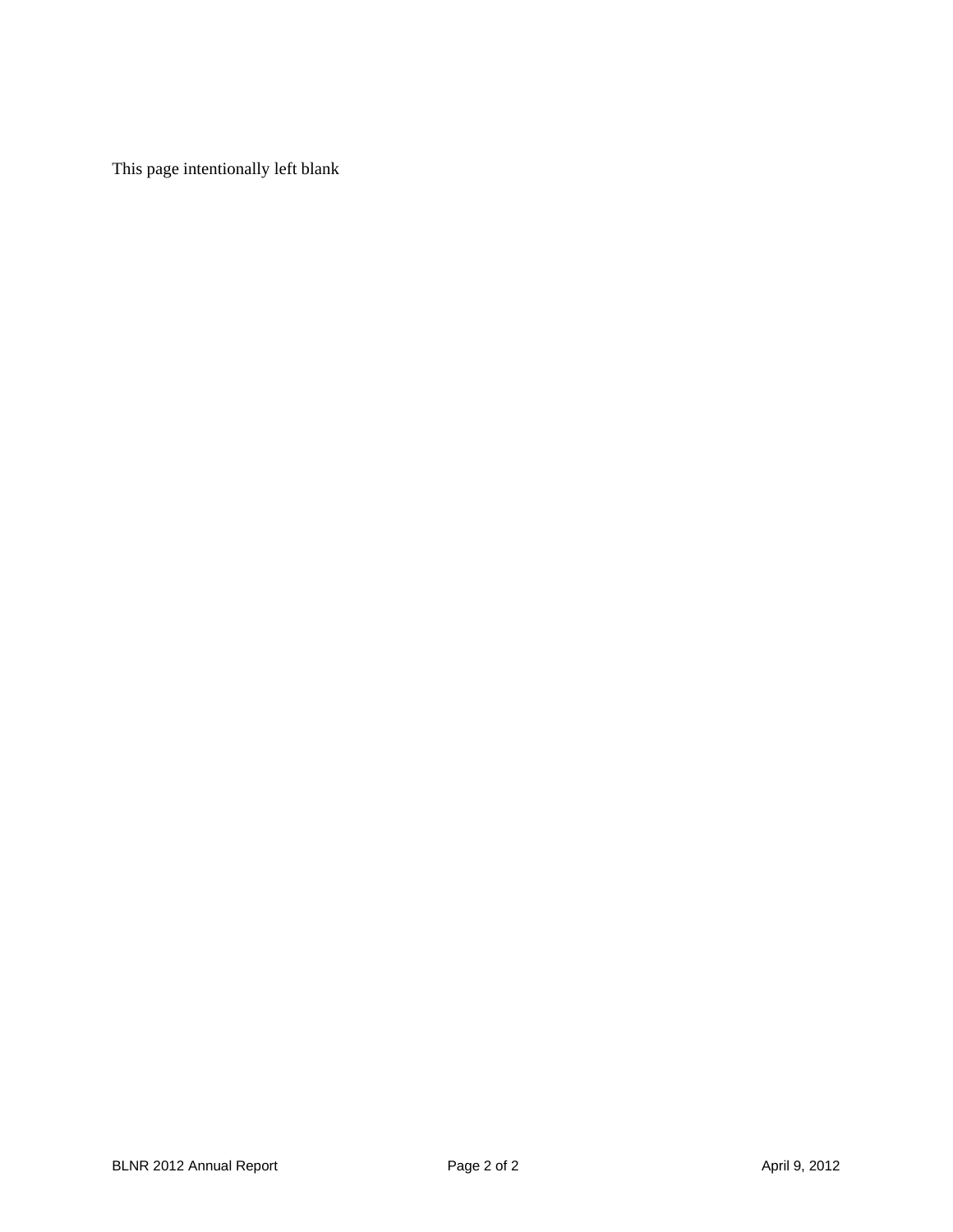|                   | <b>COMPONENT PLAN: UNDERSTANDING AND PROTECTING MAUNA KEA'S RESOURCES</b>                                                                                                                                                                                                                                                             |                 |                                                                                                                                                                                        |                                                                     |  |
|-------------------|---------------------------------------------------------------------------------------------------------------------------------------------------------------------------------------------------------------------------------------------------------------------------------------------------------------------------------------|-----------------|----------------------------------------------------------------------------------------------------------------------------------------------------------------------------------------|---------------------------------------------------------------------|--|
|                   |                                                                                                                                                                                                                                                                                                                                       | Implementation  |                                                                                                                                                                                        |                                                                     |  |
|                   |                                                                                                                                                                                                                                                                                                                                       | <b>Schedule</b> | <b>Comments</b>                                                                                                                                                                        | <b>Sub Plans</b>                                                    |  |
|                   |                                                                                                                                                                                                                                                                                                                                       |                 | <b>NATIVE HAWAIIAN CULTURAL RESOURCES</b>                                                                                                                                              |                                                                     |  |
| <b>Management</b> |                                                                                                                                                                                                                                                                                                                                       |                 |                                                                                                                                                                                        |                                                                     |  |
| $CR-1$            | Kahu Kū Mauna shall work with families with lineal and<br>historical connections to Mauna Kea, cultural practitioners, and<br>other Native Hawaiian groups, including the Mauna Kea<br>Management Board's Hawaiian Culture Committee, toward the<br>development of appropriate procedures and protocols regarding<br>cultural issues. | In Progress     | Identification of lineal and historical connections will be part of<br>the development of the Burial Treatment Plan (see CR-13).                                                       | <b>NRMP 5.1.1</b><br><b>CRMP 4.2.1</b><br>PAP 2.3, 6.1,<br>6.3, 6.8 |  |
| $CR-3$            | Conduct educational efforts to generate public awareness about                                                                                                                                                                                                                                                                        | In Progress     | Rangers through their interaction with the visiting public help to<br>educate them about Mauna Kea.<br>UH is developing an informational brochure.                                     | <b>NRMP 4.4.2</b><br><b>CRMP 4.3.3</b>                              |  |
|                   | the importance of preserving the cultural landscape.                                                                                                                                                                                                                                                                                  |                 | UH is also working with 'Imiloa on the development of a cultural<br>training program.                                                                                                  | PAP 4.2, 5.2,<br>6.1                                                |  |
| $CR-2$            | Support application for designation of the summit region of<br>Mauna Kea as a Traditional Cultural Property, per the National<br>Historic Preservation Act of 1966, as amended, 16 U.S.C. 470                                                                                                                                         | Short-term      |                                                                                                                                                                                        | CRMP 2.4.2.1                                                        |  |
|                   | et seq. in consultation with the larger community.<br><b>Cultural Practices</b>                                                                                                                                                                                                                                                       |                 |                                                                                                                                                                                        |                                                                     |  |
|                   |                                                                                                                                                                                                                                                                                                                                       |                 | Kahu Kū Mauna will be reviewing guidelines following its review                                                                                                                        |                                                                     |  |
| $CR-5$            | Develop and adopt guidelines for the culturally appropriate<br>placement and removal of offerings.                                                                                                                                                                                                                                    | In Progress     | of guidelines for CR-7 (constructing new Hawaiian cultural<br>features). CR-5 overlaps with CR-7 being that offerings are<br>usually associated with the construction of new features. | CRMP 4.2.1.3<br>PAP 6.3. 6.8                                        |  |
| CR-6              | Develop and adopt guidelines for the visitation and use of<br>ancient shrines.                                                                                                                                                                                                                                                        | In Progress     | This is a matter in discussion by Kahu Kū Mauna                                                                                                                                        | CRMP 4.2.1.5<br>PAP 2.7.2, 6.3                                      |  |
| CR-7              | Kahu Kū Mauna shall take the lead in determining the<br>appropriateness of constructing new Hawaiian cultural features.                                                                                                                                                                                                               | In Progress     | Kahu Kū Mauna is reviewing a draft of guidelines                                                                                                                                       | CRMP 4.2.1.6                                                        |  |
| CR-8              | Develop and adopt a management policy for the UH Mgt. Areas<br>on the scattering of cremated human remains.                                                                                                                                                                                                                           | In Progress     | OMKM is working with Kahu Kū Mauna. Reviewing Dept. of<br>Health, DOFAW and Nat'l Park polices.                                                                                        |                                                                     |  |
| CR-9              | A management policy for the culturally appropriateness of<br>building ahu or "stacking of rocks" will need to be developed by<br>Kahu Kū Mauna who may consider similar policies adopted by<br>Hawai'i Volcanoes National Park.                                                                                                       | In Progress     | Kahu Kū Mauna is reviewing a draft of guidelines                                                                                                                                       | CRMP 4.2.1.8<br>PAP 6.8                                             |  |
| $CR-4$            | Establish a process for ongoing collection of information on<br>traditional, contemporary, and customary cultural practices.                                                                                                                                                                                                          | Short-Term      |                                                                                                                                                                                        | CRMP 4.2.1.1                                                        |  |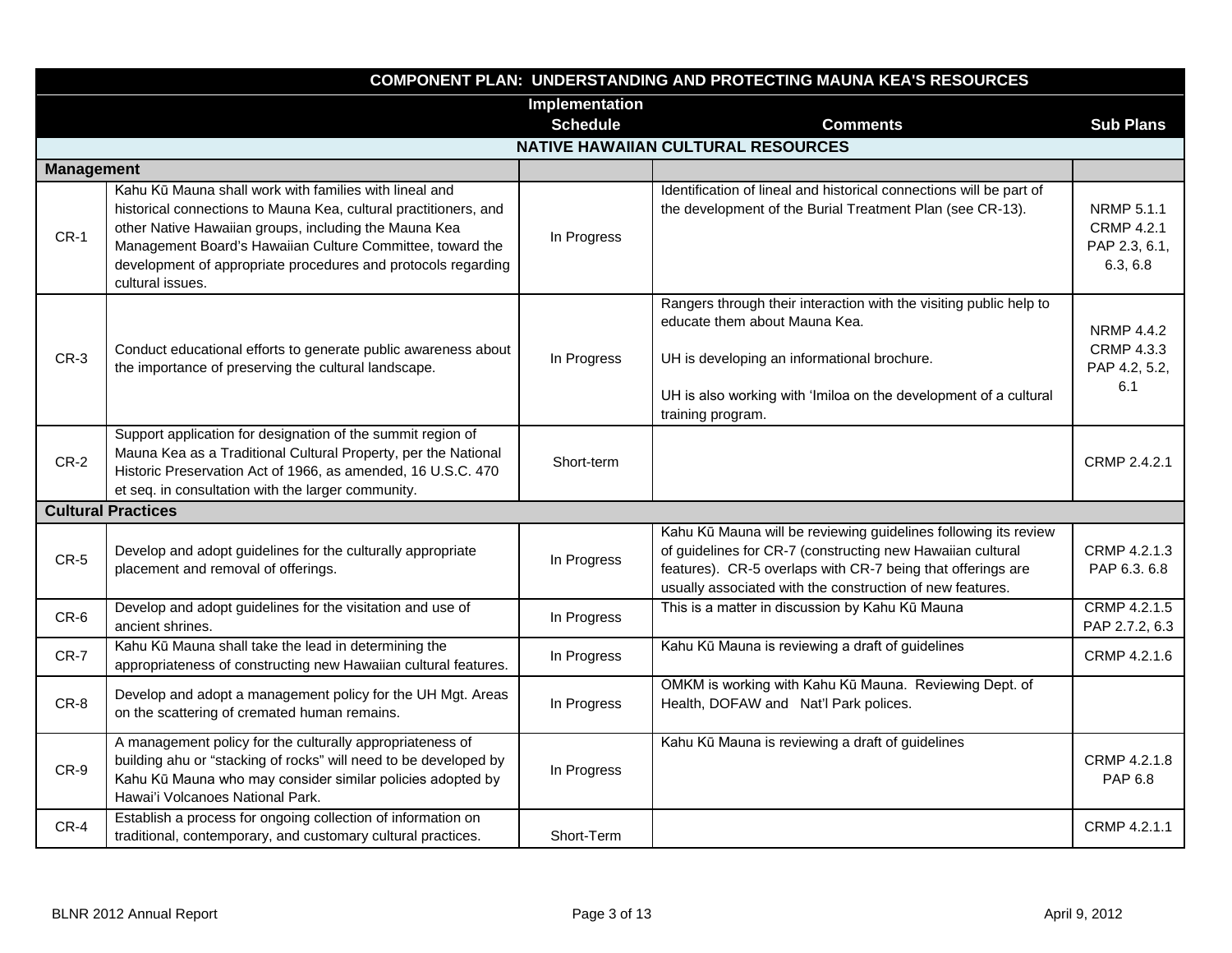| <b>COMPONENT PLAN: UNDERSTANDING AND PROTECTING MAUNA KEA'S RESOURCES</b> |                                                                                                                                                                                                                                                              |                 |                                                                                                                                                               |                                     |
|---------------------------------------------------------------------------|--------------------------------------------------------------------------------------------------------------------------------------------------------------------------------------------------------------------------------------------------------------|-----------------|---------------------------------------------------------------------------------------------------------------------------------------------------------------|-------------------------------------|
|                                                                           |                                                                                                                                                                                                                                                              | Implementation  |                                                                                                                                                               |                                     |
|                                                                           |                                                                                                                                                                                                                                                              | <b>Schedule</b> | <b>Comments</b>                                                                                                                                               | <b>Sub Plans</b>                    |
|                                                                           | <b>Historic Properties</b>                                                                                                                                                                                                                                   |                 |                                                                                                                                                               |                                     |
| <b>CR-10</b>                                                              | Develop and implement a historic property monitoring<br>program to systematically monitor the condition of the historic<br>district and all historic properties, including cultural sites and<br>burials.                                                    | In Progress     | OMKM is working with a consultant on the development of a<br>monitoring plan.                                                                                 | <b>CRMP 4.3.1</b><br><b>PAP 5.2</b> |
| CR-11                                                                     | Complete an archaeological survey of the portions of the<br>Summit Access Road corridor that are under UH<br>management.                                                                                                                                     | Completed       |                                                                                                                                                               | <b>CRMP 4.3.7</b>                   |
| <b>CR-12</b>                                                              | Consult with Kahu Kū Mauna about establishing buffers<br>(preservation zones) around known historic sites in the<br>Astronomy Precinct, to protect them from potential future<br>development.                                                                | As Needed       | Kahu Kū Mauna determined that this should be reviewed on<br>a case-by-case basis instead of taking Immediate<br>implementation.                               | <b>CRMP 4.2.7</b>                   |
| $CR-13$                                                                   | Develop and implement a burial treatment plan for the UH<br>Management Areas in consultation with Kahu Kū Mauna<br>Council, MKMB's Hawaiian Culture Committee, the Hawai'i<br>Island Burial Council, recognized lineal or cultural<br>descendants, and SHPD. | In Progress     | OMKM is working with a consultant on the development of a<br>burial treatment plan. Kahu Kū Mauna has been consulted<br>and a second draft is being prepared. | CRMP 4.3.2,<br>4.3.7                |
| <b>CR-14</b>                                                              | Immediately report any disturbance of a shrine or burial site<br>to the rangers, DOCARE, Kahu Kū Mauna Council, and<br>SHPD.                                                                                                                                 | Ongoing         | Rangers report disturbance to OMKM.                                                                                                                           | CRMP 4.3.1.6<br>PAP 2.5.1           |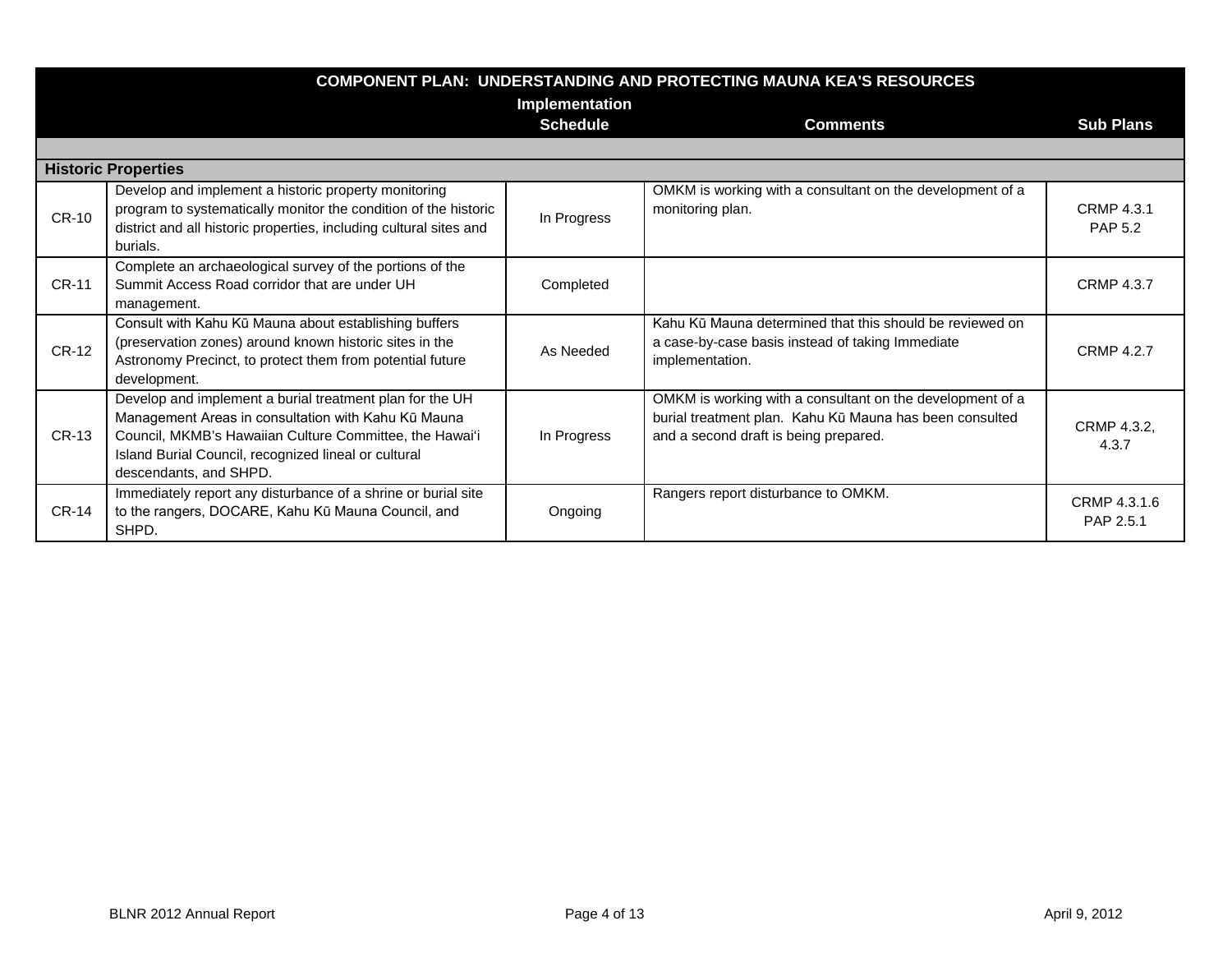| <b>COMPONENT PLAN: UNDERSTANDING AND PROTECTING MAUNA KEA'S RESOURCES</b> |                                                                                                                                                                                                 |                          |                                                                                                                                                           |                                                     |
|---------------------------------------------------------------------------|-------------------------------------------------------------------------------------------------------------------------------------------------------------------------------------------------|--------------------------|-----------------------------------------------------------------------------------------------------------------------------------------------------------|-----------------------------------------------------|
|                                                                           |                                                                                                                                                                                                 | Implementation           |                                                                                                                                                           |                                                     |
|                                                                           |                                                                                                                                                                                                 | <b>Schedule</b>          | <b>Comments</b>                                                                                                                                           | <b>Sub Plans</b>                                    |
|                                                                           |                                                                                                                                                                                                 | <b>NATURAL RESOURCES</b> |                                                                                                                                                           |                                                     |
|                                                                           | <b>Threat Prevention and Control</b>                                                                                                                                                            |                          |                                                                                                                                                           |                                                     |
| NR-6                                                                      | Reduce threats to natural resources by educating stakeholders<br>and the public about Mauna Kea's unique natural resources.                                                                     | Ongoing                  | Rangers through their interaction with the visiting public help to<br>educate them about Mauna Kea.<br>OMKM will be developing an informational brochure. | NRMP 4.4<br>PAP 2.7.1, 4.2<br>5.2, 6.1, 6.3,<br>6.6 |
| $NR-2$                                                                    | Limit damage caused by invasive species through creation of<br>an invasive species prevention and control program.                                                                              | In Progress              | OMKM is working with the Big Island Invasive Species<br>Committee on the development of an invasive species<br>prevention, control and response plan.     | NRMP 4.2.3.7,<br>4.3<br>PAP 2.7.1, 6.3              |
| <b>NR-1</b>                                                               | Limit threats to natural resources through management of<br>permitted activities and uses.                                                                                                      | In Progress              | OMKM is currently in the process of developing administrative<br>rules relating to public access and commercial activities.                               | <b>NRMP 4.2.3</b>                                   |
| NR-3                                                                      | Maintain native plant and animal populations and biological<br>diversity.                                                                                                                       | Mid and Long-term        |                                                                                                                                                           | NRMP 4.2.3.8                                        |
| NR-4                                                                      | Minimize barriers to species migration to help maintain<br>populations and protect ecosystem processes and<br>development.                                                                      | Mid and Long-term        |                                                                                                                                                           | NRMP 4.2.3.11                                       |
| $NR-5$                                                                    | Manage ecosystems to allow for response to climate change.                                                                                                                                      | Long-term                |                                                                                                                                                           | NRMP 4.2.3.11                                       |
|                                                                           | <b>Ecosystem Protection, Enhancement &amp; Restoration</b>                                                                                                                                      |                          |                                                                                                                                                           |                                                     |
| NR-7                                                                      | Delineate areas of high native diversity, unique communities,<br>or unique geological features within the Astronomy Precinct<br>and at Hale Pōhaku and consider protection from<br>development. | Short and Mid-<br>term   |                                                                                                                                                           | <b>NRMP 4.1,</b><br>4.2.3.1                         |
| NR-8                                                                      | Consider fencing areas of high native biodiversity or<br>populations of endangered species to keep out feral ungulates<br>(applies to areas below 12,800 ft elevation).                         | Mid-term                 |                                                                                                                                                           | NRMP 4.2.3.7,<br>4.3                                |
| NR-9                                                                      | Increase native plant density and diversity through an<br>outplanting program.                                                                                                                  | Long-term                |                                                                                                                                                           | NRMP 4.3, 4.4                                       |
| <b>NR-10</b>                                                              | Incorporate mitigation plans into project planning and conduct<br>mitigation following new development.                                                                                         | As needed                |                                                                                                                                                           | NRMP 4.3                                            |
| <b>NR-11</b>                                                              | Conduct habitat rehabilitation projects following unplanned<br>disturbances.                                                                                                                    | As needed                |                                                                                                                                                           | NRMP 4.3                                            |
| <b>NR-12</b>                                                              | Create restoration plans and conduct habitat restoration<br>activities, as needed.                                                                                                              | As needed                |                                                                                                                                                           | NRMP 4.3                                            |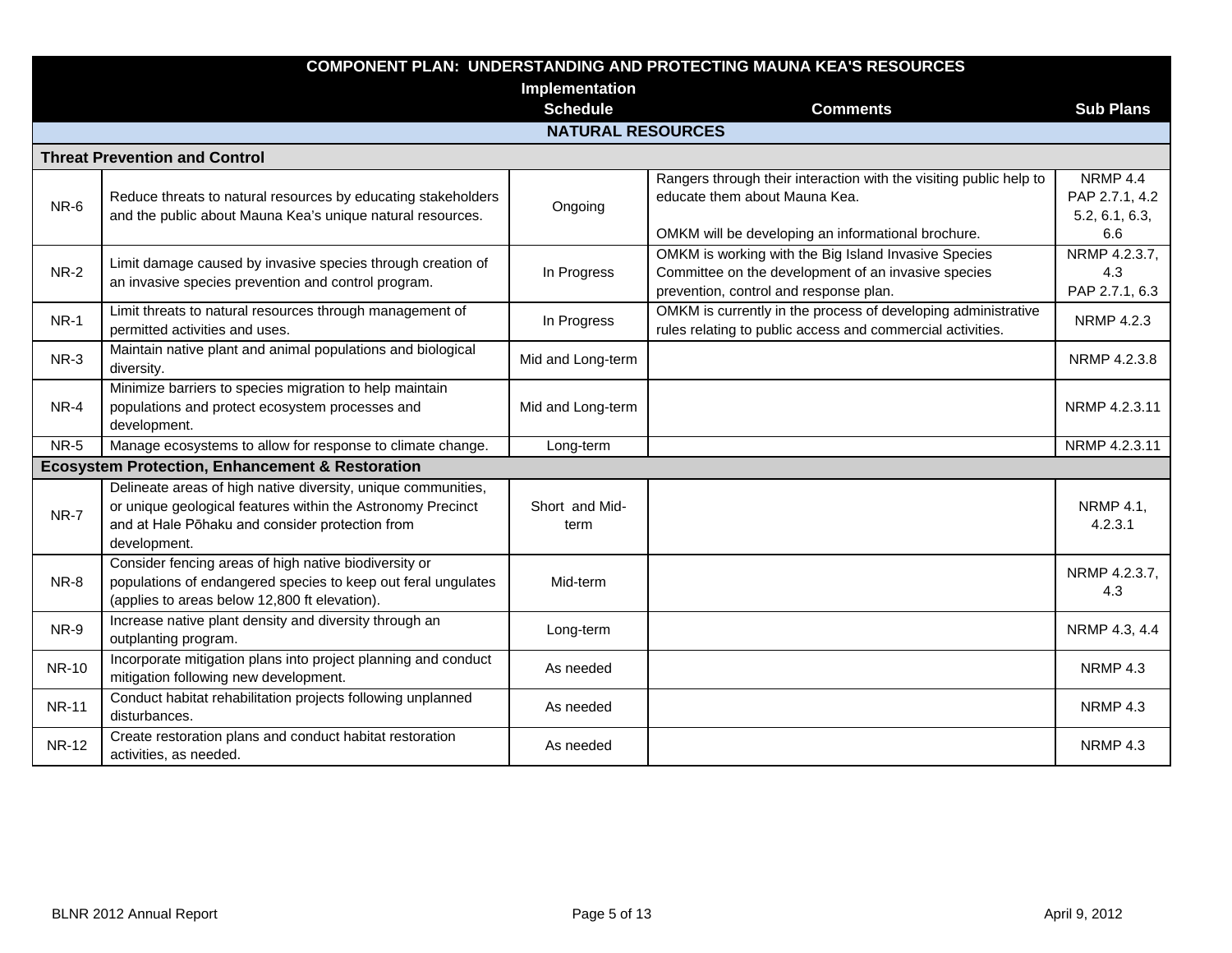|              | <b>COMPONENT PLAN: UNDERSTANDING AND PROTECTING MAUNA KEA'S RESOURCES</b>                                                                                                                                                          |                           |                                                                                                                                                                                                                                                                                                                                                                                                                          |                                                       |  |
|--------------|------------------------------------------------------------------------------------------------------------------------------------------------------------------------------------------------------------------------------------|---------------------------|--------------------------------------------------------------------------------------------------------------------------------------------------------------------------------------------------------------------------------------------------------------------------------------------------------------------------------------------------------------------------------------------------------------------------|-------------------------------------------------------|--|
|              |                                                                                                                                                                                                                                    | Implementation            |                                                                                                                                                                                                                                                                                                                                                                                                                          |                                                       |  |
|              |                                                                                                                                                                                                                                    | <b>Schedule</b>           | <b>Comments</b>                                                                                                                                                                                                                                                                                                                                                                                                          | <b>Sub Plans</b>                                      |  |
|              |                                                                                                                                                                                                                                    | <b>NATURAL RESOURCES</b>  |                                                                                                                                                                                                                                                                                                                                                                                                                          |                                                       |  |
|              | <b>Program Management</b>                                                                                                                                                                                                          |                           |                                                                                                                                                                                                                                                                                                                                                                                                                          |                                                       |  |
| <b>NR-13</b> | Increase communication, networking, and collaborative<br>opportunities to support management and protection of natural<br>resources.                                                                                               | In Progress               | OMKM has established and continues to establish working<br>relationships with the community and DLNR through working<br>groups such as the Environment and Rules Committees; the<br>Mauna Kea Neighbors, Big Island Invasive Species Committee,<br>and OHA.                                                                                                                                                              | <b>NRMP</b><br>4.1.3.3,<br>4.3, 5.1.3<br>PAP 4.2, 4.5 |  |
| <b>NR-14</b> | Use the principles of adaptive management when developing<br>programs and methodologies. Review programs annually and<br>revise any component plan every five years, based on the<br>results of the program review.                | Short-term /<br>As needed |                                                                                                                                                                                                                                                                                                                                                                                                                          | <b>NRMP 5.2</b><br>PAP 5.1, 5.2,<br>6.4, 6.7, 7       |  |
|              | <b>Inventory, Monitoring and Research</b>                                                                                                                                                                                          |                           |                                                                                                                                                                                                                                                                                                                                                                                                                          |                                                       |  |
| <b>NR-16</b> | Conduct regular long-term monitoring, as outlined in an<br>inventory, monitoring, and research plan.                                                                                                                               | In Progress               | OMKM conducts annual wēkiu bug and alien arthropod<br>surveys. Botanical monitoring is expected following the<br>submittal of the botanical survey report. Other monitoring plans<br>to be developed following baseline surveys.                                                                                                                                                                                         | <b>NRMP 4.1</b><br><b>PAP 6.4</b>                     |  |
| <b>NR-18</b> | Develop geo-spatial database of all known natural resources<br>and their locations in the UH Management Areas that can serve<br>as baseline documentation against change and provide<br>information essential for decision-making. | In Progress               | Wēkiu bug and botanical data have been mapped. All future<br>survey data will be mapped.                                                                                                                                                                                                                                                                                                                                 | NRMP 4.1,<br>4.5                                      |  |
| <b>NR-15</b> | Conduct baseline inventories of high-priority resources, as<br>outlined in an inventory, monitoring, and research plan.                                                                                                            | Ongoing                   | Baseline surveys of invasive arthropods continue. A botanical<br>survey was completed in the Summer of 2011.                                                                                                                                                                                                                                                                                                             | NRMP 4.1                                              |  |
| <b>NR-17</b> | Conduct research to fill knowledge gaps that cannot be<br>addressed through inventory and monitoring.                                                                                                                              | Ongoing                   | OMKM is funding a study on climate change and potential<br>impact to the summit ecosystem, and a study of native<br>arthropods.<br>OMKM is funding an international symposium on Tropical<br>Alpine Ecosystems. Invited speakers are experts in research<br>and management of alpine ecosystems. OMKM hopes to<br>develop a network with other researchers and managers to gain<br>knowledge to better manage Mauna Kea. | <b>NRMP</b><br>4.1.2.3                                |  |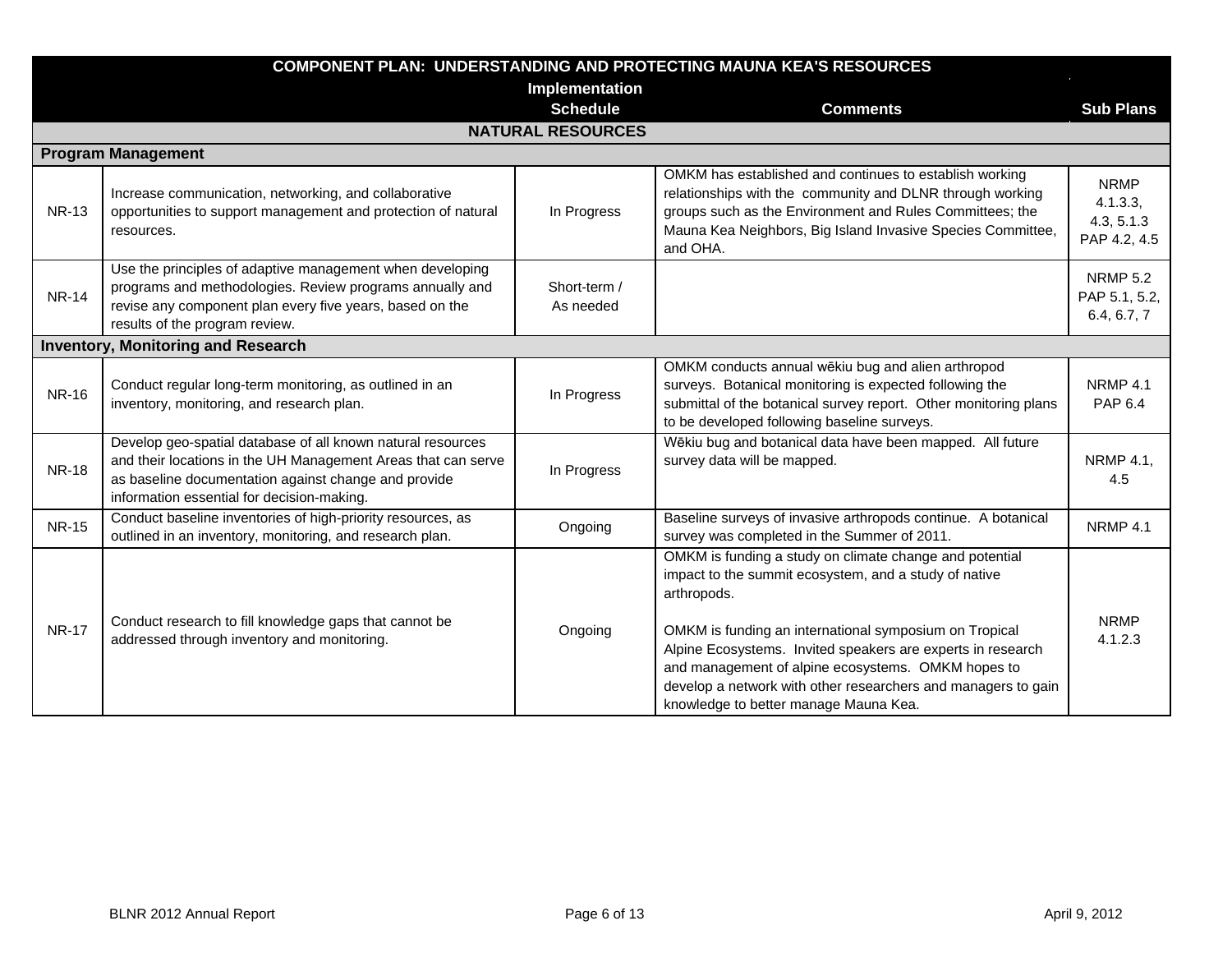| <b>COMPONENT PLAN: UNDERSTANDING AND PROTECTING MAUNA KEA'S RESOURCES</b> |                                                                                                                                                                                                                                                                                                                                                                                    |                               |                                                                                                                                                                                                                                  |                                                                               |
|---------------------------------------------------------------------------|------------------------------------------------------------------------------------------------------------------------------------------------------------------------------------------------------------------------------------------------------------------------------------------------------------------------------------------------------------------------------------|-------------------------------|----------------------------------------------------------------------------------------------------------------------------------------------------------------------------------------------------------------------------------|-------------------------------------------------------------------------------|
|                                                                           |                                                                                                                                                                                                                                                                                                                                                                                    | Implementation                |                                                                                                                                                                                                                                  |                                                                               |
|                                                                           |                                                                                                                                                                                                                                                                                                                                                                                    | <b>Schedule</b>               | <b>Comments</b>                                                                                                                                                                                                                  | <b>Sub Plans</b>                                                              |
|                                                                           |                                                                                                                                                                                                                                                                                                                                                                                    | <b>EDUCATION AND OUTREACH</b> |                                                                                                                                                                                                                                  |                                                                               |
|                                                                           | <b>Program Development</b>                                                                                                                                                                                                                                                                                                                                                         |                               |                                                                                                                                                                                                                                  |                                                                               |
| $EO-1$                                                                    | Develop and implement education and outreach program                                                                                                                                                                                                                                                                                                                               | Immediate and<br>Short-term   |                                                                                                                                                                                                                                  | <b>NRMP 4.1</b><br><b>CRMP 4.3.3</b><br>PAP 2.7.1, 4.2,<br>5.2, 6.1, 6.3, 6.6 |
| <b>Education</b>                                                          |                                                                                                                                                                                                                                                                                                                                                                                    |                               |                                                                                                                                                                                                                                  |                                                                               |
| $EO-3$                                                                    | Continue to develop, update, and distribute materials<br>explaining important aspects of Mauna Kea.                                                                                                                                                                                                                                                                                | In Progress                   | Materials on culture, visiting safely and responsibly and<br>Mauna Kea hazards are distributed at the Visitor Information<br>Station. An informational brochure on the significance of<br>Mauna Kea is currently being developed | <b>NRMP 4.4</b><br>CRMP 4.3.3<br>PAP 6.1                                      |
| $EO-4$                                                                    | Develop and implement a signage plan to improve signage<br>throughout the UH Management Areas (interpretive, safety,<br>rules and regulations).                                                                                                                                                                                                                                    | <b>Short Term</b>             | This was originally classified as Immediate implementation but<br>has been deferred to Short Term to accommodate the accrual<br>of additional resource information.                                                              | <b>NRMP 4.4.2</b><br>PAP 4.2, 5.2, 6.2                                        |
| $EO-5$                                                                    | Develop interpretive features such as self-guided cultural<br>walks and volunteer-maintained native plant gardens.                                                                                                                                                                                                                                                                 | Mid-term                      |                                                                                                                                                                                                                                  | NRMP 4.3, 4.4.2<br><b>CRMP 4.3.3</b><br>PAP 6.2                               |
| $EO-6$                                                                    | Engage in outreach and partnerships with schools, by<br>collaborating with local experts, teachers, and university<br>researchers, and by working with the 'Imiloa Astronomy<br>Center of Hawai'i.                                                                                                                                                                                 | Mid-term                      |                                                                                                                                                                                                                                  | <b>NRMP 4.4.2</b><br>PAP 5.2, 6.1                                             |
| $EO-2$                                                                    | Require orientation of users, with periodic updates and a<br>certificate of completion, including but not limited to visitors,<br>employees, observatory staff, contractors, and commercial<br>and recreational users.                                                                                                                                                             | In Progress                   | OMKM is working with 'Imiloa and a consultant on the<br>development of a cultural and natural resources training<br>program.                                                                                                     | <b>NRMP 4.4.2</b><br>PAP 6.1, 6.6                                             |
| <b>Outreach</b>                                                           |                                                                                                                                                                                                                                                                                                                                                                                    |                               |                                                                                                                                                                                                                                  |                                                                               |
| <b>EO-7</b>                                                               | Continue and increase opportunities for community members<br>to provide input to cultural and natural resources<br>management activities on Mauna Kea, to ensure systematic<br>input regarding planning, management, and operational<br>decisions that affect natural resources, sacred materials or<br>places, or other ethnographic resources with which they are<br>associated. | Ongoing                       | OMKM through the MKMB, Kahu Kū Mauna, Environment and<br>Rules Committees provide opportunity for members of the<br>community and other organizations to participate in the<br>management activities of the mountain.            | <b>NRMP 4.4.2</b><br><b>CRMP 5.3</b><br>PAP 5.2, 6.3, 6.8                     |
| <b>EO-8</b>                                                               | Provide opportunities for community members to participate<br>in stewardship activities.                                                                                                                                                                                                                                                                                           | Ongoing                       | OMKM through the MKMB, Kahu Kū Mauna, Environment and<br>Rules Committees provide opportunity for members of the<br>community to participate in the management activities of the<br>mountain.                                    | <b>NRMP 4.4.2</b>                                                             |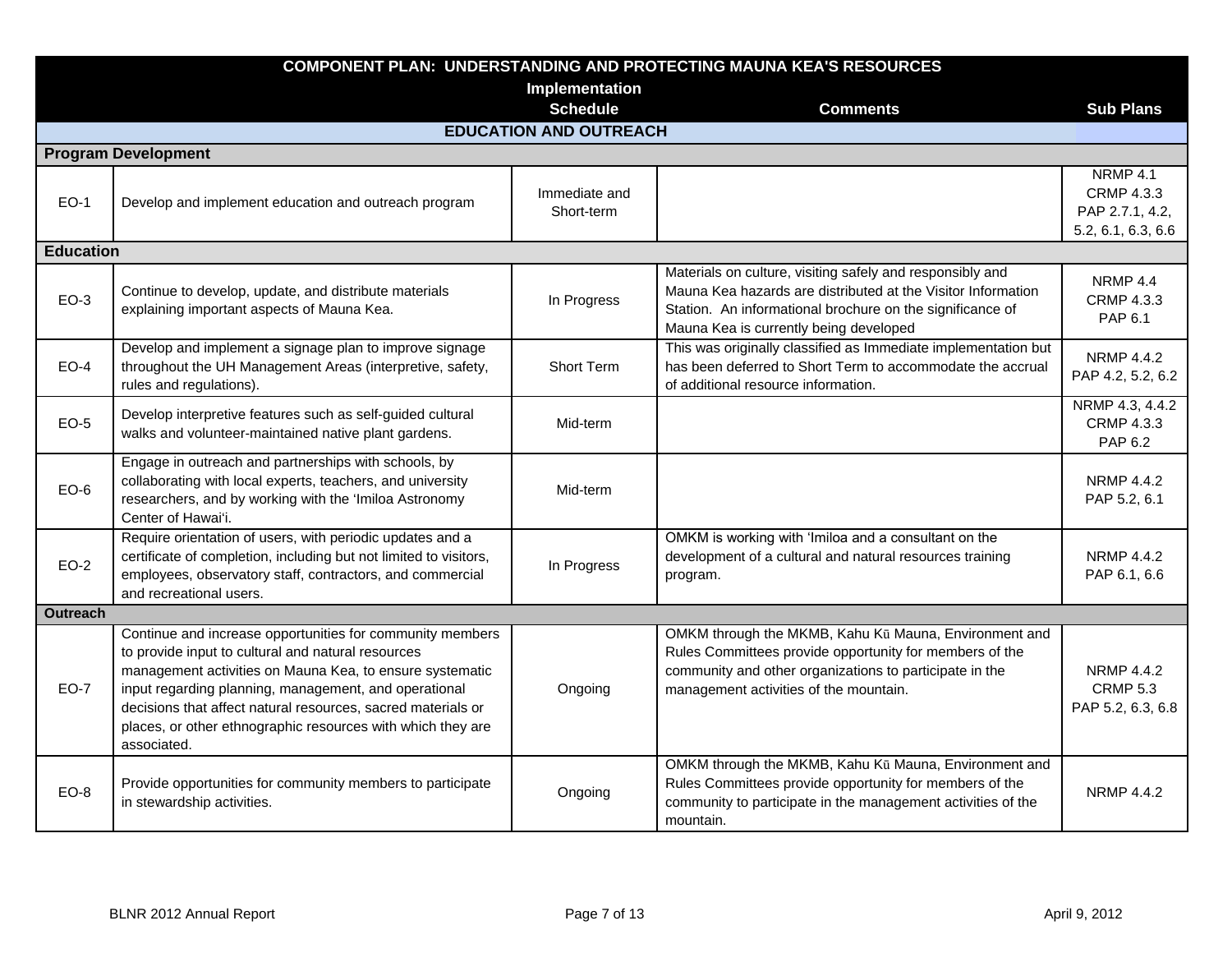| <b>COMPONENT PLAN: UNDERSTANDING AND PROTECTING MAUNA KEA'S RESOURCES</b> |                                                                                                                                                                                                                                                      |                               |                                                                                                                                                                                                                                                                                                                                                                         |                                                                                                      |
|---------------------------------------------------------------------------|------------------------------------------------------------------------------------------------------------------------------------------------------------------------------------------------------------------------------------------------------|-------------------------------|-------------------------------------------------------------------------------------------------------------------------------------------------------------------------------------------------------------------------------------------------------------------------------------------------------------------------------------------------------------------------|------------------------------------------------------------------------------------------------------|
|                                                                           |                                                                                                                                                                                                                                                      | Implementation                |                                                                                                                                                                                                                                                                                                                                                                         |                                                                                                      |
|                                                                           |                                                                                                                                                                                                                                                      | <b>Schedule</b>               | <b>Comments</b>                                                                                                                                                                                                                                                                                                                                                         | <b>Sub Plans</b>                                                                                     |
|                                                                           |                                                                                                                                                                                                                                                      | <b>ASTRONOMICAL RESOURCES</b> |                                                                                                                                                                                                                                                                                                                                                                         |                                                                                                      |
|                                                                           | <b>Protection of Astronomical Resources</b>                                                                                                                                                                                                          |                               |                                                                                                                                                                                                                                                                                                                                                                         |                                                                                                      |
| $AR-1$                                                                    | Operate the UH Management Areas to prohibit activities<br>resulting in negative impacts to astronomical resources.                                                                                                                                   | In Progress                   | OMKM is currently in the process of developing administrative<br>rules relating to public access and commercial activities.                                                                                                                                                                                                                                             | <b>PAP 5.1</b>                                                                                       |
| $AR-2$                                                                    | Prevent light pollution, radio frequency interference (RFI) and<br>dust.                                                                                                                                                                             | Ongoing                       | Project proposal requesting the use of radio signals are<br>reviewed by the Institute for Astronomy for potential<br>interference with astronomical research activities.                                                                                                                                                                                                | NRMP 4.2.3.2                                                                                         |
|                                                                           | <b>COMPONENT PLAN: MANAGING ACCESS AND USE</b>                                                                                                                                                                                                       |                               |                                                                                                                                                                                                                                                                                                                                                                         |                                                                                                      |
|                                                                           |                                                                                                                                                                                                                                                      | <b>ACTIVITIES AND USES</b>    |                                                                                                                                                                                                                                                                                                                                                                         |                                                                                                      |
|                                                                           | <b>General Management</b>                                                                                                                                                                                                                            |                               |                                                                                                                                                                                                                                                                                                                                                                         |                                                                                                      |
| ACT-2                                                                     | Develop parking and visitor traffic plan.                                                                                                                                                                                                            | In Progress                   | OMKM is currently working with Mauna Kea Support Services<br>to develop a plan to address parking at the Visitor Information<br>Station.                                                                                                                                                                                                                                | NRMP 3.1.1.2<br>PAP 5.2, 6.4,<br>6.6, 6.7                                                            |
| ACT-3                                                                     | Maintain a presence of interpretive and enforcement personnel<br>on the mountain at all times to educate users, deter violations,<br>and encourage adherence to restrictions.                                                                        | Ongoing                       | Mauna Kea Rangers are present year round from 7 am to 10<br>pm daily; DOCARE officers and Hawaii County Police are<br>called in on an as needed basis.                                                                                                                                                                                                                  | <b>NRMP 5.1.2</b><br><b>CRMP 4.1.1</b><br>PAP 4.2, 4.4,<br>4.5, 4.6, 5.2, 6.1,<br>6.2, 6.5, 6.6, 6.7 |
| ACT-4                                                                     | Develop and enforce a policy that maintains current prohibitions<br>on off-road vehicle use in the UH Management Areas and that<br>strengthens measures to prevent or deter vehicles from leaving<br>established roads and designated parking areas. | Ongoing                       | OMKM prohibits the use of off-road vehicles on UH's<br>managed lands.<br>Commercial operators and film crews are required to stay on<br>the road or within the footprint of existing facilities, unless<br>granted permission from OMKM.<br>OMKM is currently in the process of developing administrative<br>rules relating to public access and commercial activities. | NRMP 4.2.3.1<br><b>CRMP 4.1.2</b><br>PAP 2.5.1, 2.5.2,<br>2.6.3, 5.2, 6.3,<br>6.5                    |
| ACT-1                                                                     | Continue and update managed access policy of 1995<br>Management Plan.                                                                                                                                                                                | In Progress                   | OMKM is currently in the process of developing administrative<br>rules relating to public access and commercial activities.                                                                                                                                                                                                                                             | NRMP 4.2, 4.4<br>PAP 2.5.2, 5.2, 7                                                                   |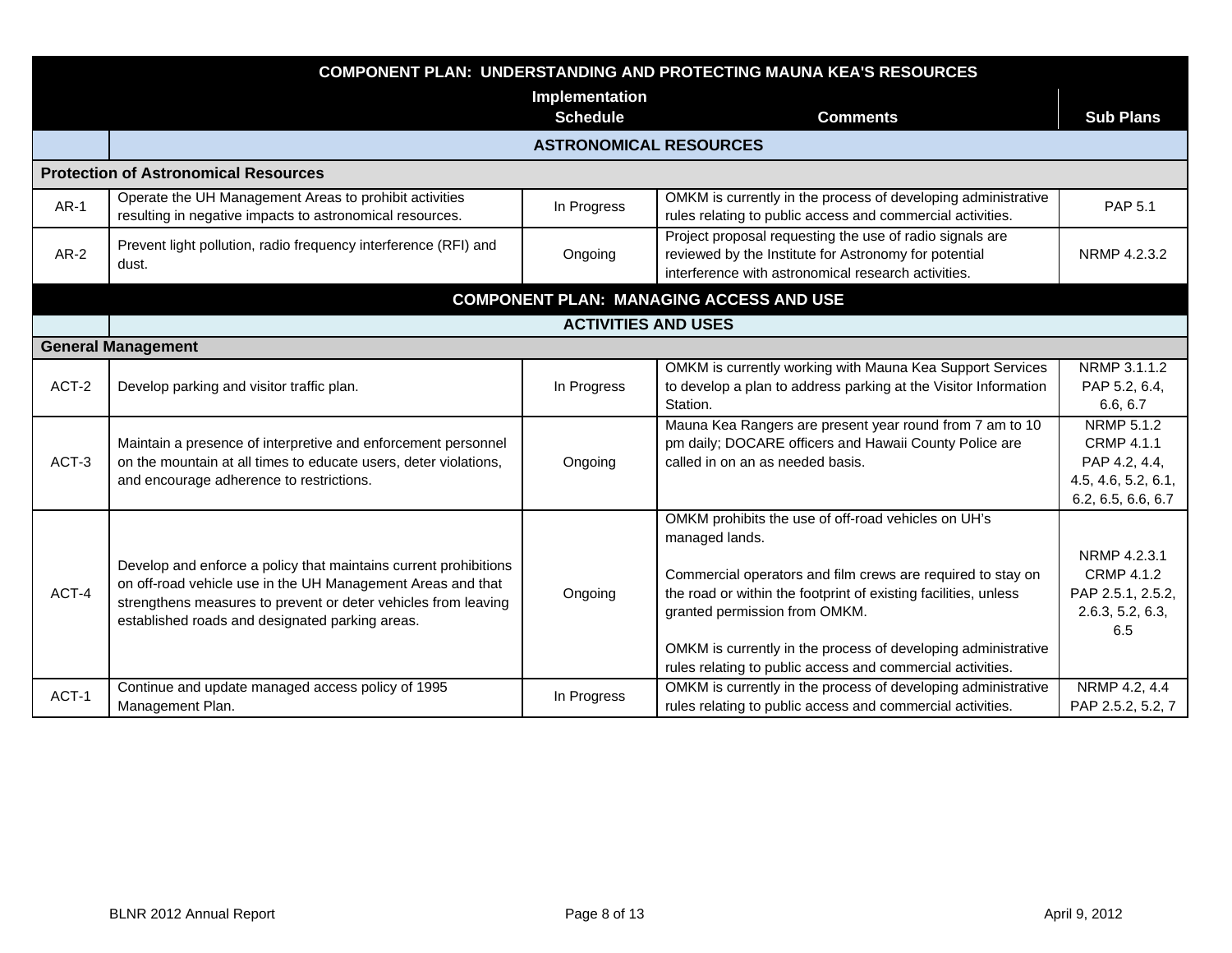|                     | <b>COMPONENT PLAN: MANAGING ACCESS AND USE</b>                                                                                                      |                            |                                                                                                                                                                                                                                                        |                                                                        |  |
|---------------------|-----------------------------------------------------------------------------------------------------------------------------------------------------|----------------------------|--------------------------------------------------------------------------------------------------------------------------------------------------------------------------------------------------------------------------------------------------------|------------------------------------------------------------------------|--|
|                     |                                                                                                                                                     | Implementation             |                                                                                                                                                                                                                                                        |                                                                        |  |
|                     |                                                                                                                                                     | <b>Schedule</b>            | <b>Comments</b>                                                                                                                                                                                                                                        | <b>Sub Plans</b>                                                       |  |
|                     |                                                                                                                                                     | <b>ACTIVITIES AND USES</b> |                                                                                                                                                                                                                                                        |                                                                        |  |
| <b>Recreational</b> |                                                                                                                                                     |                            |                                                                                                                                                                                                                                                        |                                                                        |  |
| ACT-6               | Define and maintain areas where snow-related activities can<br>occur and confine activities to slopes that have a protective<br>layer of snow.      | Ongoing                    | Generally, this is a self-regulated activity. People usually<br>do not venture to areas where there is no snow.                                                                                                                                        | NRMP 4.2.3.1<br>CRMP 4.2.3.2<br>PAP 3.3.5, 5.2,<br>6.1, 6.3, 6.4       |  |
| ACT-7               | Confine University or other sponsored tours and star-gazing<br>activities to previously disturbed ground surfaces and<br>established parking areas. | Ongoing                    | Star gazing activities on UH's lands are limited to parking<br>lots, or in areas in close proximity to the Visitor Information<br>Station.                                                                                                             | <b>NRMP 6.2.3</b><br>CRMP 4.2.3.1<br>PAP 2.5.3, 2.6.2,<br>3.3.3, 5.2   |  |
| ACT-8               | Coordinate with DLNR in the development of a policy regarding<br>hunting in the UH Management Areas.                                                | In Progress                | Hunting policy similar to DLNR's is being addressed in the<br>development of UH's rules.                                                                                                                                                               | NRMP 3.1.3.5<br>3.2.12<br>CRMP 4.2.3.3<br>PAP 2.5.1, 3.3.6,<br>5.2     |  |
| ACT-5               | Implement policies to reduce impacts of recreational hiking                                                                                         | In Progress                | OMKM is currently in the process of developing<br>administrative rules relating to public access and<br>commercial activities.                                                                                                                         | NRMP 4.2.3.1<br>CRMP 4.2.3.4<br>PAP 3.3.7, 5.2,<br>6.2, 6.3            |  |
| <b>Commercial</b>   |                                                                                                                                                     |                            |                                                                                                                                                                                                                                                        |                                                                        |  |
| ACT-9               | Maintain commercial tour permitting process; evaluate and<br>issue permits annually.                                                                | Ongoing                    | UH oversees commercial tour permits. A responsibility<br>transferred to UH from BLNR.                                                                                                                                                                  | <b>NRMP 3.1.4</b><br>PAP 2.5.3, 2.5.4,<br>3.3.3, 4.3, 5.2, 6.1,<br>6.7 |  |
| <b>ACT-10</b>       | Ensure OMKM input on permits for filming activities                                                                                                 | Ongoing                    | All film permits require OMKM's approval.<br>OMKM is currently in the process of developing<br>administrative rules relating to public access and<br>commercial activities.                                                                            | NRMP 3.1.4.2<br>PAP 2.5.3, 3.3.3,<br>4.3, 6.1, 6.7                     |  |
| <b>ACT-11</b>       | Seek statutory authority for the University to regulate<br>commercial activities in the UH Management Areas.                                        | Completed                  | Transfer of commercial tour permitting function was<br>transferred to UH by BLNR. OMKM oversees commercial<br>tour operations and film activities.<br>Statutory authority to promulgate administrative rules was<br>granted by the Legislature in 2009 | NRMP 1.4.2.3                                                           |  |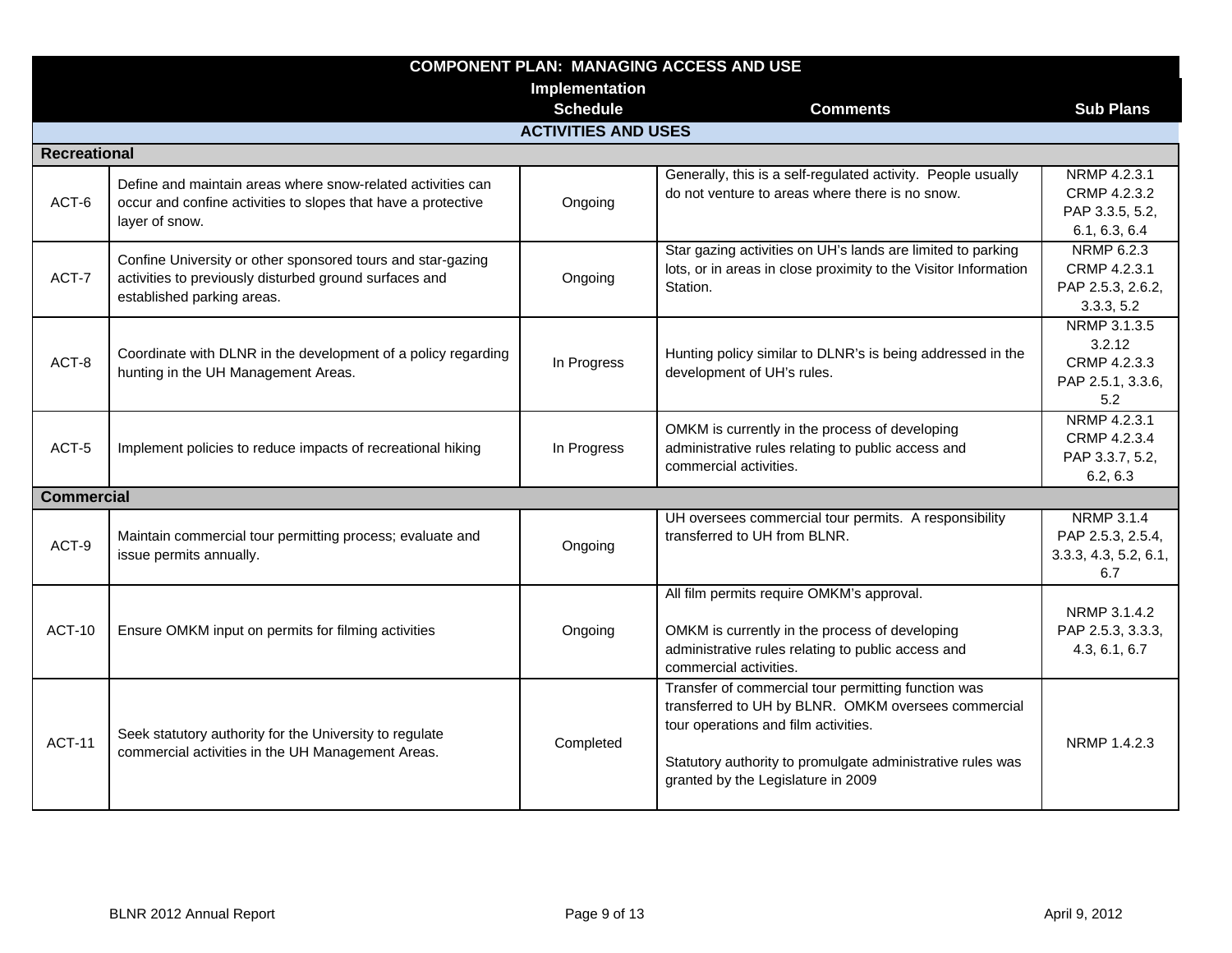|                    | <b>COMPONENT PLAN: MANAGING ACCESS AND USE</b>                                                                                                                                                                    |                             |                                                                                                                                                                                                                                               |                                                                      |  |
|--------------------|-------------------------------------------------------------------------------------------------------------------------------------------------------------------------------------------------------------------|-----------------------------|-----------------------------------------------------------------------------------------------------------------------------------------------------------------------------------------------------------------------------------------------|----------------------------------------------------------------------|--|
|                    |                                                                                                                                                                                                                   | <b>Implementation</b>       |                                                                                                                                                                                                                                               |                                                                      |  |
|                    |                                                                                                                                                                                                                   | <b>Schedule</b>             | <b>Comments</b>                                                                                                                                                                                                                               | <b>Sub Plans</b>                                                     |  |
|                    |                                                                                                                                                                                                                   | <b>ACTIVITIES AND USES</b>  |                                                                                                                                                                                                                                               |                                                                      |  |
|                    | <b>Scientific Research</b>                                                                                                                                                                                        |                             |                                                                                                                                                                                                                                               |                                                                      |  |
| <b>ACT-12</b>      | Ensure input by OMKM, MKMB, and Kahu Kū Mauna on all<br>scientific research permits and establish system of reporting<br>results of research to OMKM.                                                             | Ongoing                     | All research proposals must be approved by OMKM.<br>Proposals requiring ground disturbing activities or potential<br>impact to the cultural and/or natural landscape are<br>reviewed by MKMB, Kahu Kū Mauna and the Environment<br>Committee. | NRMP 4.2.3.1,<br>4.2.3.7, 4.2.3.9<br><b>CRMP 4.2.6</b>               |  |
|                    |                                                                                                                                                                                                                   |                             | <b>COMPONENT PLAN: MANAGING ACCESS AND USE</b>                                                                                                                                                                                                |                                                                      |  |
|                    |                                                                                                                                                                                                                   | PERMITTING AND ENFORCEMENT  |                                                                                                                                                                                                                                               |                                                                      |  |
|                    |                                                                                                                                                                                                                   | <b>Laws and Regulations</b> |                                                                                                                                                                                                                                               |                                                                      |  |
| $P-1$              | Comply with all applicable federal, state, and local laws,<br>regulations, and permit conditions related to activities in the UH<br>Management Areas.                                                             | Ongoing                     |                                                                                                                                                                                                                                               | <b>NRMP 1.4.3</b><br>PAP 2.4, 2.5,<br>2.5.1, 2.5.2,<br>2.5.3, 5.1    |  |
| $P-4$              | Educate management staff and users of the mountain about all<br>applicable rules and permit requirements.                                                                                                         | Ongoing                     |                                                                                                                                                                                                                                               | <b>NRMP 4.4</b><br>PAP 4.2, 5.2,<br>6.1, 6.2, 6.5                    |  |
| $P-2$              | Strengthen CMP implementation by recommending to the<br>BLNR that the CMP conditions be included in any<br>Conservation District Use Permit or other permit.                                                      | Ongoing                     | Relevant CMP management actions were incorporated into<br>the CDUA for the Thirty Meter Telescope project                                                                                                                                     | NRMP 1.4.3.2                                                         |  |
| $P-3$              | Obtain statutory rule-making authority from the legislature,<br>authorizing the University of Hawai'i to adopt administrative<br>rules pursuant to Chapter 91 to implement and enforce the<br>management actions. | Completed                   |                                                                                                                                                                                                                                               | NRMP 1.4.3.2                                                         |  |
| <b>Enforcement</b> |                                                                                                                                                                                                                   |                             |                                                                                                                                                                                                                                               |                                                                      |  |
| $P-5$              | Continue coordinating with other agencies on enforcement<br>needs.                                                                                                                                                | Ongoing                     | Representatives from DOCARE, NAR and Land Division<br>are members of OMKM's administrative rules committee.                                                                                                                                   | <b>NRMP 5.1</b><br>PAP 4, 6.5                                        |  |
| $P-6$              | Obtain legal authority for establishing, and then establish, a law<br>enforcement presence on the mountain that can enforce rules<br>for the UH Management Areas on Mauna Kea.                                    | Completed                   |                                                                                                                                                                                                                                               | NRMP 1.4.2.3,<br>3.1.3.2, 5.1<br>PAP 4.4, 4.5,<br>4.6, 5.2, 6.5, 6.6 |  |
| $P-7$              | Develop and implement protocol for oversight and compliance<br>with Conservation District Use Permits.                                                                                                            | Ongoing                     | OMKM rangers conduct twice yearly inspections for CDUP<br>compliance.                                                                                                                                                                         | NRMP 1.4.2.3                                                         |  |
| $P-8$              | Enforce conditions contained in commercial and Special Use<br>permits.                                                                                                                                            | Ongoing                     |                                                                                                                                                                                                                                               | <b>NRMP 3.1.4</b><br>PAP 2.5.3, 3.3.3,<br>4.3, 4.5, 4.6, 6.5         |  |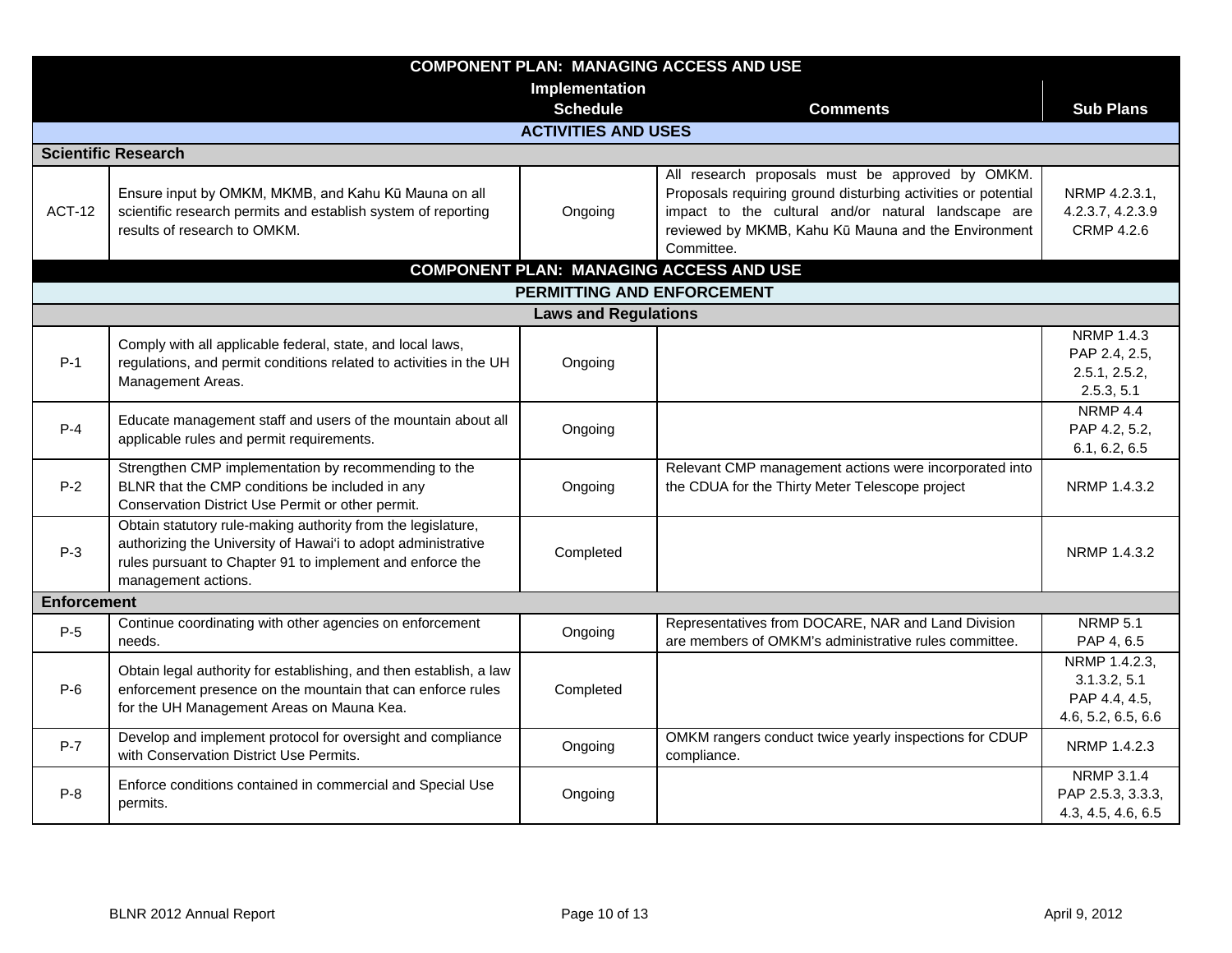|                       | <b>COMPONENT PLAN: MANAGING THE BUILT ENVIRONMENT</b>                                                                                                                                                             |                                       |                                                                                                                                                                                                                                                                   |                                                                  |  |
|-----------------------|-------------------------------------------------------------------------------------------------------------------------------------------------------------------------------------------------------------------|---------------------------------------|-------------------------------------------------------------------------------------------------------------------------------------------------------------------------------------------------------------------------------------------------------------------|------------------------------------------------------------------|--|
|                       |                                                                                                                                                                                                                   | Implementation<br><b>Schedule</b>     | <b>Comments</b>                                                                                                                                                                                                                                                   | <b>Sub Plans</b>                                                 |  |
|                       |                                                                                                                                                                                                                   | <b>INFRASTRUCTURE AND MAINTENANCE</b> |                                                                                                                                                                                                                                                                   |                                                                  |  |
|                       | <b>Routine Maintenance</b>                                                                                                                                                                                        |                                       |                                                                                                                                                                                                                                                                   |                                                                  |  |
| $IM-1$                | Develop and implement an OMMP.                                                                                                                                                                                    | In Progress                           | Draft of plan is being developed.                                                                                                                                                                                                                                 |                                                                  |  |
| $IM-2$                | Reduce impacts from operations and maintenance activities by<br>educating personnel about Mauna Kea's unique resources.                                                                                           | In Progress                           | OMKM is working with 'Imiloa and a consultant on the<br>development of a cultural and natural resources training<br>program.                                                                                                                                      | NRMP 4.4                                                         |  |
| $IM-5$                | Develop and implement a Debris Removal, Monitoring and<br>Prevention Plan.                                                                                                                                        | Ongoing                               | Trash from the HP facilities and Visitor Information Station<br>are removed daily. Each observatory is required to<br>remove trash from their respective facilities. Rangers<br>routinely check for and pick up trash and debris while on<br>their daily patrols. | NRMP 4.2.3.5<br>CRMP 4.1.4,<br>4.3.4                             |  |
| $IM-3$                | Conduct historic preservation review for maintenance activities<br>that will have an adverse effect on historic properties.                                                                                       | In Progress                           | OMKM is currently developing a Programmatic Agreement<br>relating to maintenance activities that will be submitted to<br><b>State Historic Preservation Division</b>                                                                                              | <b>CRMP 4.1.3</b>                                                |  |
| $IM-4$                | Evaluate need for and feasibility of a vehicle wash station near<br>Hale Pōhaku, and requiring that vehicles be cleaned.                                                                                          | Short-term                            |                                                                                                                                                                                                                                                                   | NRMP 4.2.3.7                                                     |  |
| $IM-6$                | Develop and implement an erosion inventory and assessment<br>plan.                                                                                                                                                | Long-term                             |                                                                                                                                                                                                                                                                   | NRMP 3.2.4,<br>4.1.4.2, 4.2.3.4<br>PAP 2.6.3,<br>6.3, 6.4        |  |
| $IM-7$                | Prepare a plan, in collaboration with the Department of<br>Defense, to remove military wreckage from a remote area of<br>the UH Management Areas, while ensuring protection of<br>natural and cultural resources. | Mid-term                              |                                                                                                                                                                                                                                                                   | CRMP 4.3.4.1                                                     |  |
| <b>Infrastructure</b> |                                                                                                                                                                                                                   |                                       |                                                                                                                                                                                                                                                                   |                                                                  |  |
| $IM-10$               | Evaluate need for additional public restroom facilities in the<br>summit region and at Hale Pōhaku, and install close-contained<br>zero waste systems if necessary.                                               | In Progress                           | OMKM is working with Mauna Kea Observatories Support<br>Services on the renovation of the Presentation Room at<br>Hale Pohaku. Renovations will include added restroom<br>facilities                                                                              | NRMP 3.1.3.1<br>3.2.3, 4.2.3.3<br>PAP 5.2, 6.4, 6.6,<br>6.7, 6.8 |  |
| $IM-8$                | Assess feasibility of paving the Summit Access Road.                                                                                                                                                              | In Progress                           | OMKM is working with the Institute for Astronomy and<br>UH's Capital Improvements Office on steps needed to<br>pave the road                                                                                                                                      | <b>NRMP 4.2.3</b>                                                |  |
| $IM-9$                | Evaluate need for additional parking lots and vehicle pullouts<br>and install if necessary.                                                                                                                       | Mid-term                              |                                                                                                                                                                                                                                                                   | NRMP 3.1.1.2.3<br>PAP 5.2, 5.4, 6.7                              |  |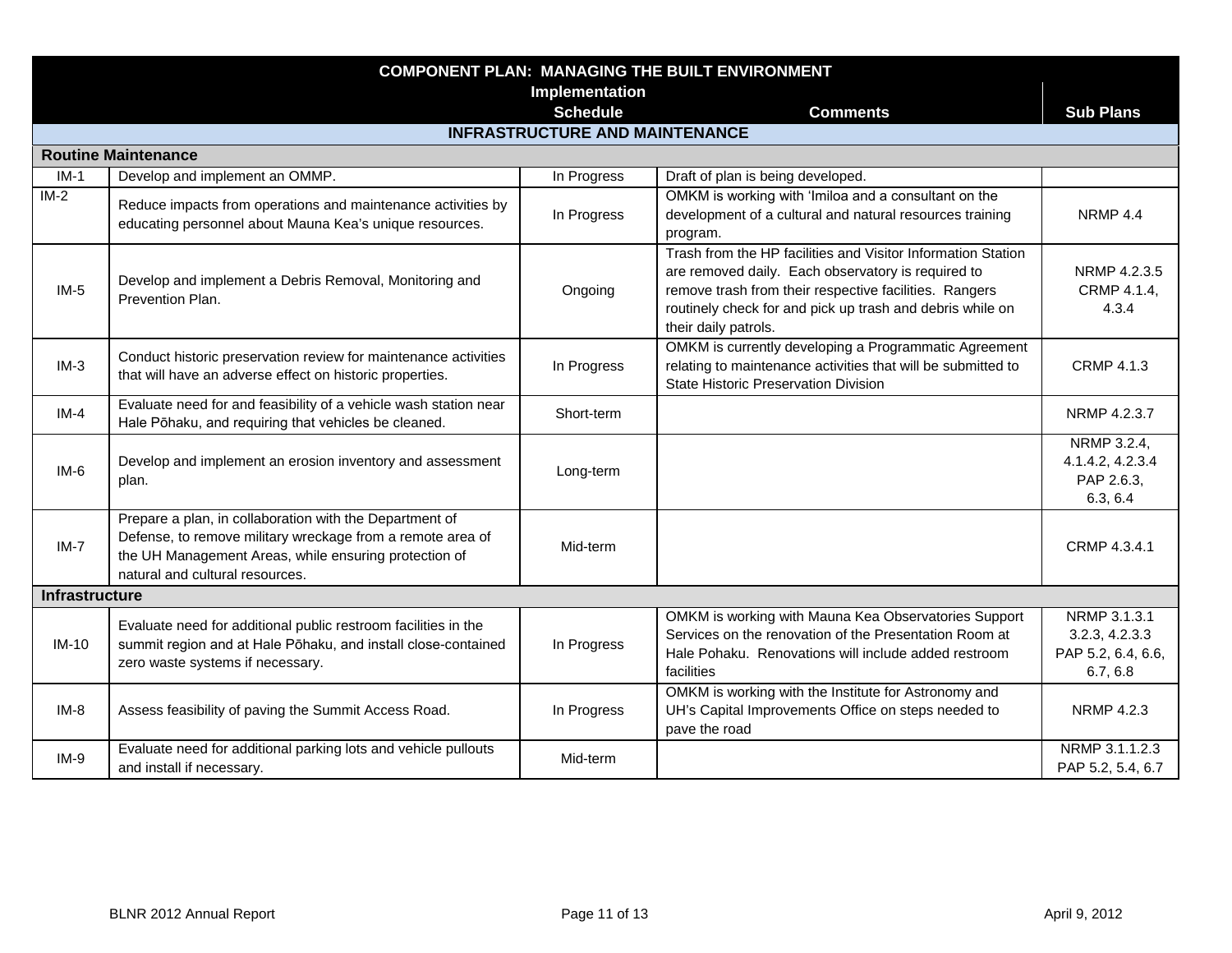| <b>COMPONENT PLAN: MANAGING THE BUILD ENVIRONMENT</b><br>Implementation |                                                                                                                                                                                                                |            |                                                                                                                  |                |  |  |
|-------------------------------------------------------------------------|----------------------------------------------------------------------------------------------------------------------------------------------------------------------------------------------------------------|------------|------------------------------------------------------------------------------------------------------------------|----------------|--|--|
|                                                                         | <b>Schedule</b><br><b>Sub Plans</b><br><b>Comments</b>                                                                                                                                                         |            |                                                                                                                  |                |  |  |
|                                                                         | <b>Sustainable Technologies</b>                                                                                                                                                                                |            |                                                                                                                  |                |  |  |
| $IM-11$                                                                 | Encourage existing facilities and new development to<br>incorporate sustainable technologies, energy efficient<br>technologies, and LEED standards, whenever possible, into<br>facility design and operations. | As needed  |                                                                                                                  |                |  |  |
| $IM-12$                                                                 | Conduct energy audits to identify energy use and system<br>inefficiencies, and develop solutions to reduce energy usage.                                                                                       | Short-Term | This was initially scheduled for Immediate implementation<br>but has been deferred to Short Term implementation. | NRMP 4.2.3.3   |  |  |
| $IM-13$                                                                 | Conduct feasibility assessment, in consultation with Hawaii<br>Electric Light Company, on developing locally-based alternative<br>energy sources.                                                              | Mid-term   |                                                                                                                  | NRMP 3.1.1.2.3 |  |  |
| $IM-14$                                                                 | Encourage observatories to investigate options to reduce the<br>use of hazardous materials in telescope operations.                                                                                            | Short-Term |                                                                                                                  |                |  |  |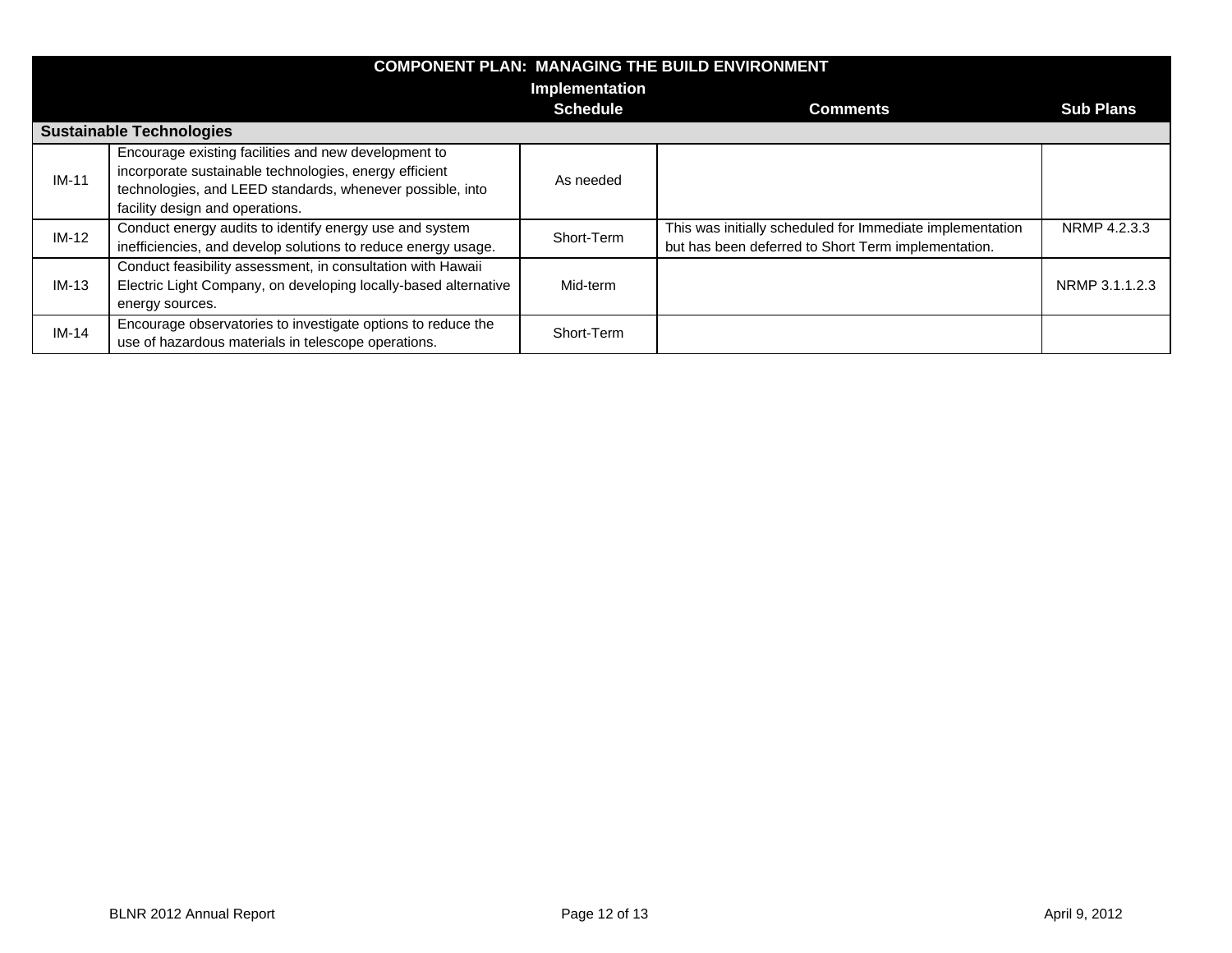| <b>COMPONENT PLAN: MANAGING THE BUILD ENVIRONMENT</b> |                                                                                                                                                                                                       |                                |                                                             |                          |
|-------------------------------------------------------|-------------------------------------------------------------------------------------------------------------------------------------------------------------------------------------------------------|--------------------------------|-------------------------------------------------------------|--------------------------|
|                                                       |                                                                                                                                                                                                       | <b>Implementation</b>          |                                                             |                          |
|                                                       |                                                                                                                                                                                                       | <b>Schedule</b>                | <b>Comments</b>                                             | <b>Sub Plans</b>         |
|                                                       |                                                                                                                                                                                                       | <b>CONSTRUCTION GUIDELINES</b> |                                                             |                          |
|                                                       | <b>General Requirements</b>                                                                                                                                                                           |                                |                                                             |                          |
| $C-1$                                                 | Require an independent construction monitor who has<br>oversight and authority to insure that all aspects of<br>ground based work comply with protocols and permit<br>requirements.                   | As needed                      |                                                             | NRMP 3.2, 4.2            |
|                                                       | <b>Best Management Practices</b>                                                                                                                                                                      |                                |                                                             |                          |
| $C-2$                                                 | Require use of Best Management Practices Plan for<br><b>Construction Practices.</b>                                                                                                                   | As needed                      |                                                             | <b>NRMP 4.2.3</b>        |
| $C-3$                                                 | Develop, prior to construction, a rock movement plan.                                                                                                                                                 | As needed                      |                                                             | NRMP 4.2.3.1             |
| $C-4$                                                 | Require contractors to provide information from<br>construction activities to OMKM for input into OMKM<br>information databases.                                                                      | As needed                      |                                                             |                          |
| $C-5$                                                 | Require on-site monitors (e.g., archaeologist, cultural<br>resources specialist, entomologist) during construction,<br>as determined by the appropriate agency.                                       | As needed                      |                                                             | <b>CRMP 4.2.7</b>        |
| $C-6$                                                 | Conduct required archaeological monitoring during<br>construction projects per SHPD approved plan                                                                                                     | As needed                      |                                                             | <b>CRMP 4.2.7</b>        |
| $C-7$                                                 | Education regarding historical and cultural significance                                                                                                                                              | As needed                      |                                                             | NRMP 4.4                 |
| $C-8$                                                 | Education regarding environment, ecology and natural<br>resources                                                                                                                                     | As needed                      |                                                             | <b>NRMP 4.4</b>          |
| $C-9$                                                 | Inspection of construction materials                                                                                                                                                                  | As needed                      |                                                             | NRMP 4.2.3.7             |
|                                                       |                                                                                                                                                                                                       |                                | SITE RECYCLING, DECOMMISSIONING, DEMOLITION AND RESTORATION |                          |
| <b>SR-1</b>                                           | Require observatories to develop plans to recycle or<br>demolish facilities once their useful life has ended, in<br>accordance with their sublease requirements, identifying<br>all proposed actions. | As needed                      |                                                             | NRMP 4.3.3.4.1           |
| <b>SR-2</b>                                           | Require observatories to develop a restoration plan in<br>association with decommissioning, to include an<br>environmental cost-benefit analysis and a cultural<br>assessment.                        | As needed                      |                                                             | <b>NRMP</b><br>4.3.3.4.1 |
| SR-3                                                  | Require any future observatories to consider site<br>restoration during project planning and include provisions<br>in subleases for funding of full restoration.                                      | As needed                      |                                                             | <b>NRMP</b><br>4.3.3.4.1 |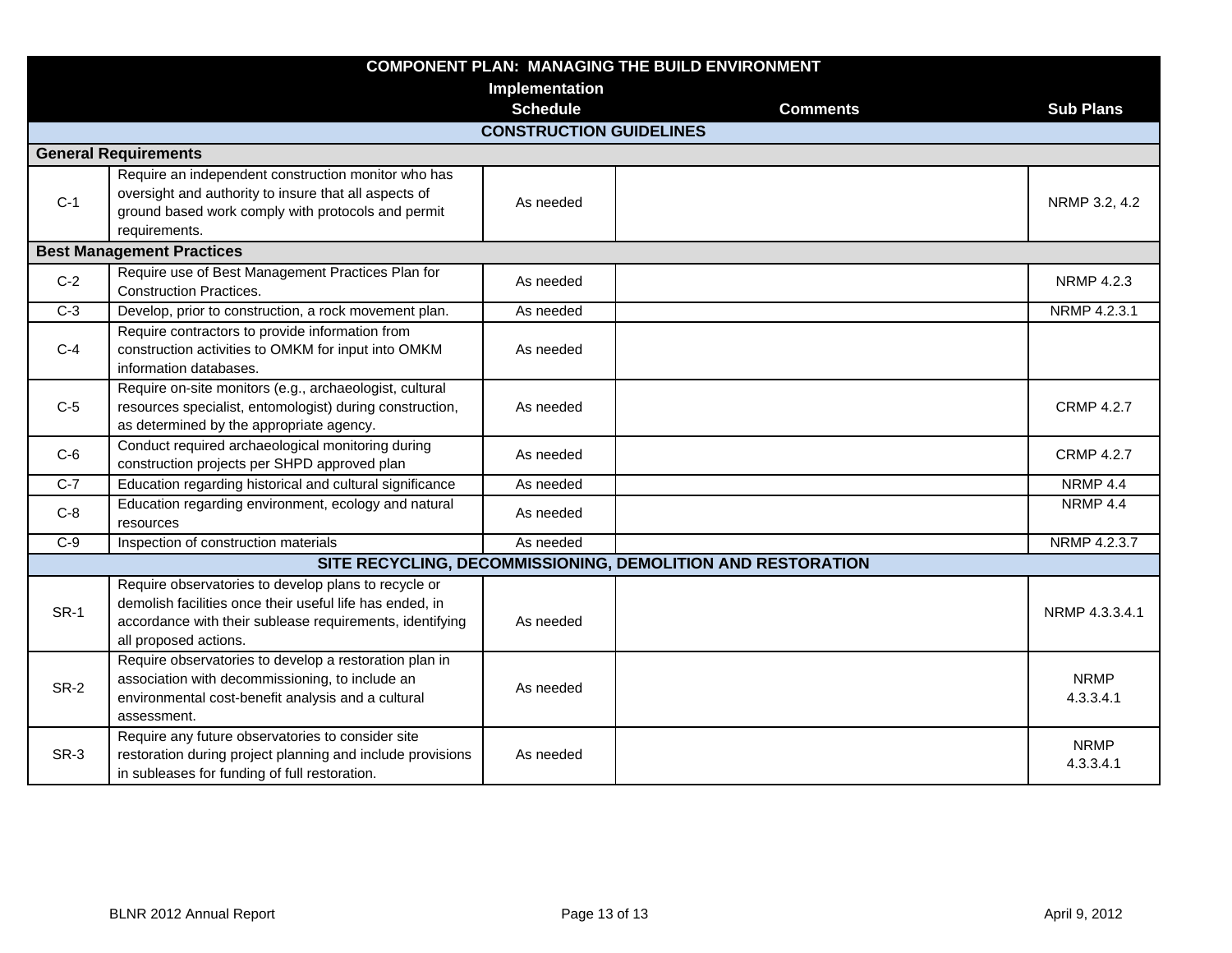| <b>COMPONENT PLAN: MANAGING THE BUILD ENVIRONMENT</b> |                                                                                                                                                                                                                                                                                                                                                                                            |                 |                                                                                                                                                                  |                  |
|-------------------------------------------------------|--------------------------------------------------------------------------------------------------------------------------------------------------------------------------------------------------------------------------------------------------------------------------------------------------------------------------------------------------------------------------------------------|-----------------|------------------------------------------------------------------------------------------------------------------------------------------------------------------|------------------|
|                                                       |                                                                                                                                                                                                                                                                                                                                                                                            | Implementation  |                                                                                                                                                                  |                  |
|                                                       |                                                                                                                                                                                                                                                                                                                                                                                            | <b>Schedule</b> | <b>Comments</b>                                                                                                                                                  | <b>Sub Plans</b> |
|                                                       |                                                                                                                                                                                                                                                                                                                                                                                            |                 | <b>CONSIDERATION OF FUTURE LAND USE</b>                                                                                                                          |                  |
|                                                       | <b>Facility Planning Guidelines</b>                                                                                                                                                                                                                                                                                                                                                        |                 |                                                                                                                                                                  |                  |
| FLU-1                                                 | Follow design guidelines presented in the 2000 Master<br>Plan.                                                                                                                                                                                                                                                                                                                             | Ongoing         | The Design Review Process, which incorporated the 2000<br>Master Plan's design guidelines, are being used in the review<br>of the Thirty Meter Telescope project | NRMP 5.1.1       |
| FLU-2                                                 | Develop a map with land-use zones in the Astronomy<br>Precinct based on updated inventories of cultural and<br>natural resources, to delineate areas where future land<br>use will not be allowed and areas where future land use<br>will be allowed but will require compliance with<br>prerequisite studies or analysis prior to approval of<br><b>Conservation District Use Permit.</b> | Short-Term      | This was originally listed for Immediate implementation.<br>However, this task will require additional data gathered from<br>baseline surveys of the resources.  | NRMP 4.3.3.1     |
| FLU-3                                                 | Require cataloguing of initial site conditions for use<br>when conducting site restoration.                                                                                                                                                                                                                                                                                                | As needed       |                                                                                                                                                                  |                  |
| FLU-4                                                 | Require project specific visual rendering of both pre- and<br>post-project settings to facilitate analysis of potential<br>impacts to view planes.                                                                                                                                                                                                                                         | As needed       |                                                                                                                                                                  | NRMP 4.1.4.11    |
| FLU-5                                                 | Require an airflow analysis on the design of proposed<br>structures to assess potential impacts to aeolian<br>ecosystems.                                                                                                                                                                                                                                                                  | As needed       |                                                                                                                                                                  | NRMP 4.1.4.4     |
| FLU-6                                                 | Incorporate habitat mitigation plans into project planning<br>process.                                                                                                                                                                                                                                                                                                                     | As needed       |                                                                                                                                                                  | NRMP 4.3.3.3     |
| FLU-7                                                 | Require use of close-contained zero-discharge waste<br>systems for any future development in the summit<br>region, from portable toilets to observatory restrooms, if<br>feasible.                                                                                                                                                                                                         | As needed       |                                                                                                                                                                  | NRMP 3.1.1.2.6   |